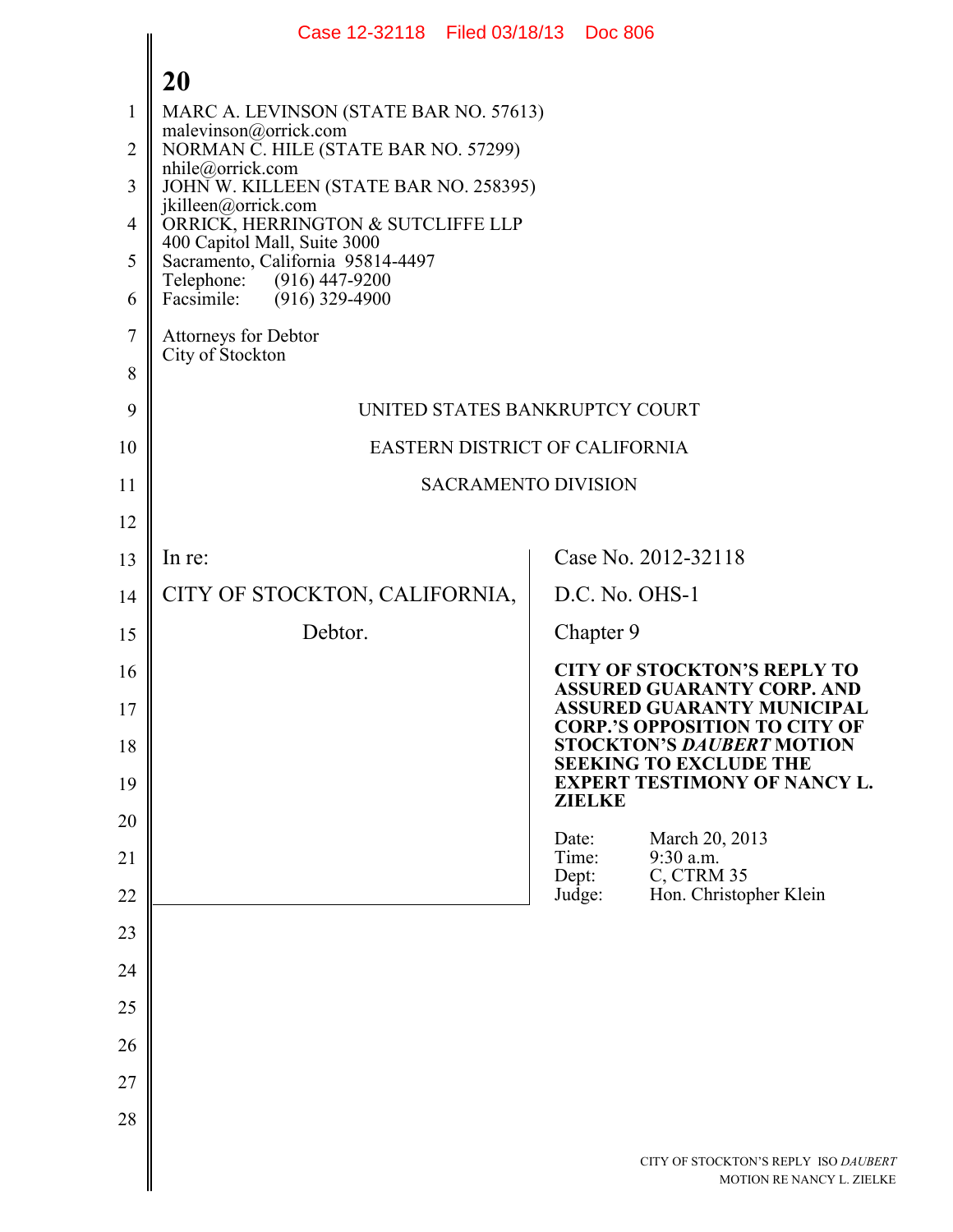|          |             | Case 12-32118 Filed 03/18/13<br><b>Doc 806</b>                                                                                                                                                             |      |
|----------|-------------|------------------------------------------------------------------------------------------------------------------------------------------------------------------------------------------------------------|------|
|          |             |                                                                                                                                                                                                            |      |
| 1        |             | <b>TABLE OF CONTENTS</b>                                                                                                                                                                                   |      |
| 2        |             |                                                                                                                                                                                                            | Page |
| 3        | $I_{\cdot}$ |                                                                                                                                                                                                            |      |
| 4        | Π.          |                                                                                                                                                                                                            |      |
| 5        |             | The Court Should Exercise Its Discretion To Rule On The City's Daubert<br>$A_{\cdot}$                                                                                                                      |      |
| 6        |             | Zielke's Declaration And Report Are Irrelevant To The Issues Of The<br><b>B</b> .<br>City's Insolvency And Good Faith, And Are Thus Unhelpful To The Court4                                                |      |
| 7<br>8   |             | $\mathcal{C}$ .<br>Zielke's Testimony Is Based On Incomplete Information, Unsupported<br>Assumptions, Speculation, And Flawed Methodologies, And Is Therefore                                              |      |
| 9<br>10  |             | Zielke's Testimony Does Not Meet The Threshold Requirement Of<br>D.<br>Reliability, And The Flaws In Zielke's Methodology Should Not Be Taken<br>As Going To The Weight Of Her Opinions, Rather Than Their |      |
| 11       |             | Ε.<br>To The Extent Zielke's Testimony Constitutes a Legal Conclusion, It Is                                                                                                                               |      |
| 12       |             | Zielke's Statements Regarding Her Opinion As To The Sufficiency<br>$1_{\cdot}$                                                                                                                             |      |
| 13       |             | 2.                                                                                                                                                                                                         |      |
| 14       | III.        |                                                                                                                                                                                                            |      |
| 15       |             |                                                                                                                                                                                                            |      |
| 16<br>17 |             |                                                                                                                                                                                                            |      |
| 18       |             |                                                                                                                                                                                                            |      |
| 19       |             |                                                                                                                                                                                                            |      |
| 20       |             |                                                                                                                                                                                                            |      |
| 21       |             |                                                                                                                                                                                                            |      |
| 22       |             |                                                                                                                                                                                                            |      |
| 23       |             |                                                                                                                                                                                                            |      |
| 24       |             |                                                                                                                                                                                                            |      |
| 25       |             |                                                                                                                                                                                                            |      |
| 26       |             |                                                                                                                                                                                                            |      |
| 27       |             |                                                                                                                                                                                                            |      |
| 28       |             |                                                                                                                                                                                                            |      |
|          |             |                                                                                                                                                                                                            |      |
|          |             | CITY OF STOCKTON'S REPLY ISO DAUBERT<br>$-i-$<br>MOTION RE NANCY L. ZIELKE                                                                                                                                 |      |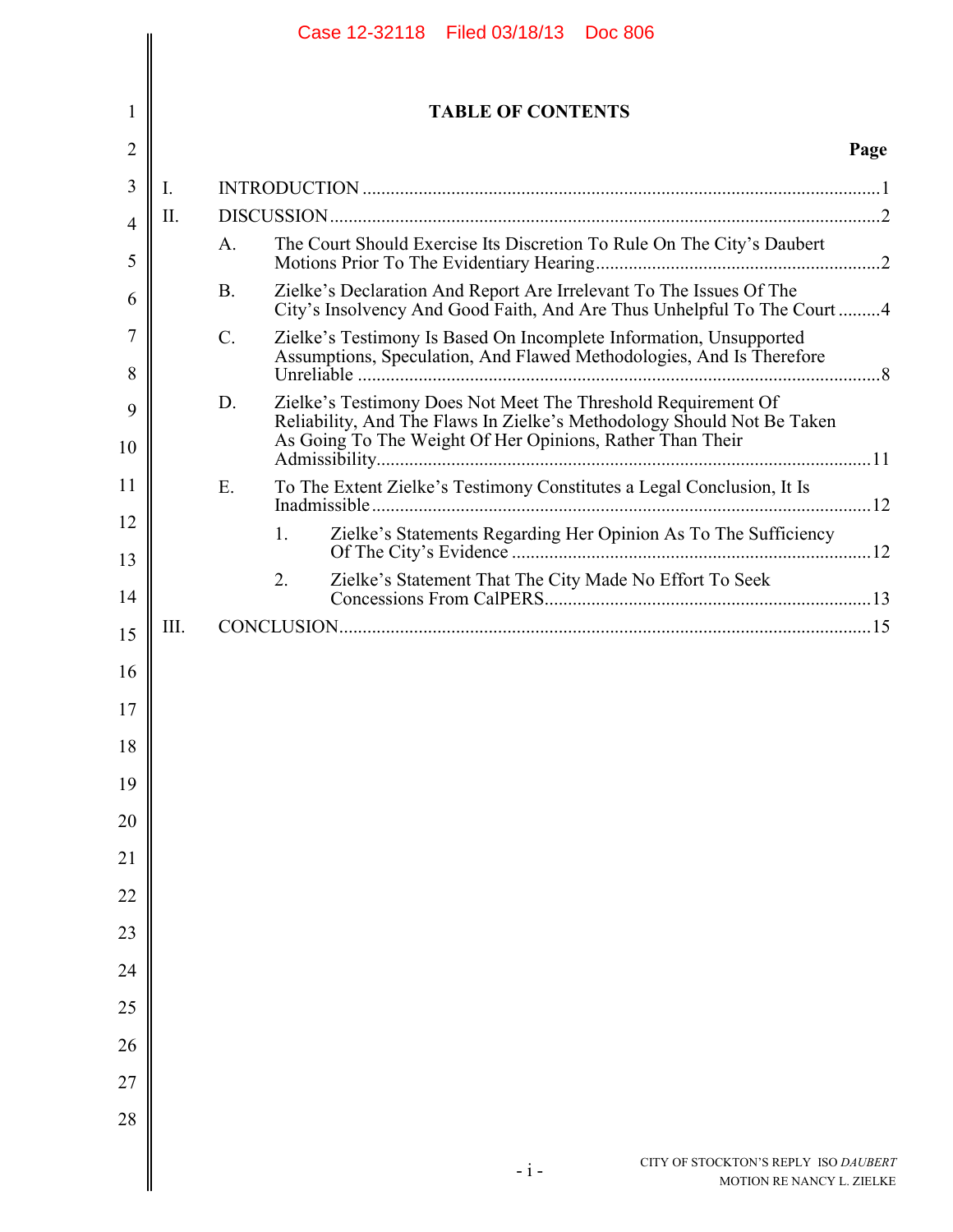|                | Case 12-32118 Filed 03/18/13 Doc 806                                         |
|----------------|------------------------------------------------------------------------------|
| 1              | <b>TABLE OF AUTHORITIES</b>                                                  |
|                |                                                                              |
| $\overline{2}$ | Page(s)                                                                      |
| 3              | <b>CASES</b>                                                                 |
| 4              | Beech Aircraft Corp. v. United States,                                       |
| 5              |                                                                              |
| 6              | California ex rel. Brown v. Safeway, Inc.,                                   |
| 7              | 615 F.3d 1171 (9th Cir. 2010) on reh'g en banc sub nom. California ex rel.   |
| 8              | CFM Communications, LLC v. Mitts Telecasting Co.,                            |
| 9              |                                                                              |
| 10             | Daubert v. Merrell Dow Pharm, Inc.,                                          |
| 11             |                                                                              |
| 12             | David E. Watson, P.C. v. United States,                                      |
| 13             | Farrell v. United States,                                                    |
| 14             |                                                                              |
| 15             | Gibbs v. Gibbs,                                                              |
| 16             |                                                                              |
| 17             | Guidroz-Brault v. Missouri Pac. R. Co.,                                      |
| 18             | Hearn v. McKay,                                                              |
| 19             |                                                                              |
| 20             | In re Air Disaster at Lockerbie Scotland on Dec. 21, 1988,                   |
| 21             |                                                                              |
| 22             | In re Barnes,                                                                |
| 23             | In re City of Bridgeport,                                                    |
| 24             |                                                                              |
| 25             | In re City of Vallejo,                                                       |
| 26             |                                                                              |
| 27             | In re N.Y. Off-Track Betting Corp.,                                          |
| 28             |                                                                              |
|                | CITY OF STOCKTON'S REPLY ISO DAUBERT<br>$-ii -$<br>MOTION RE NANCY L. ZIELKE |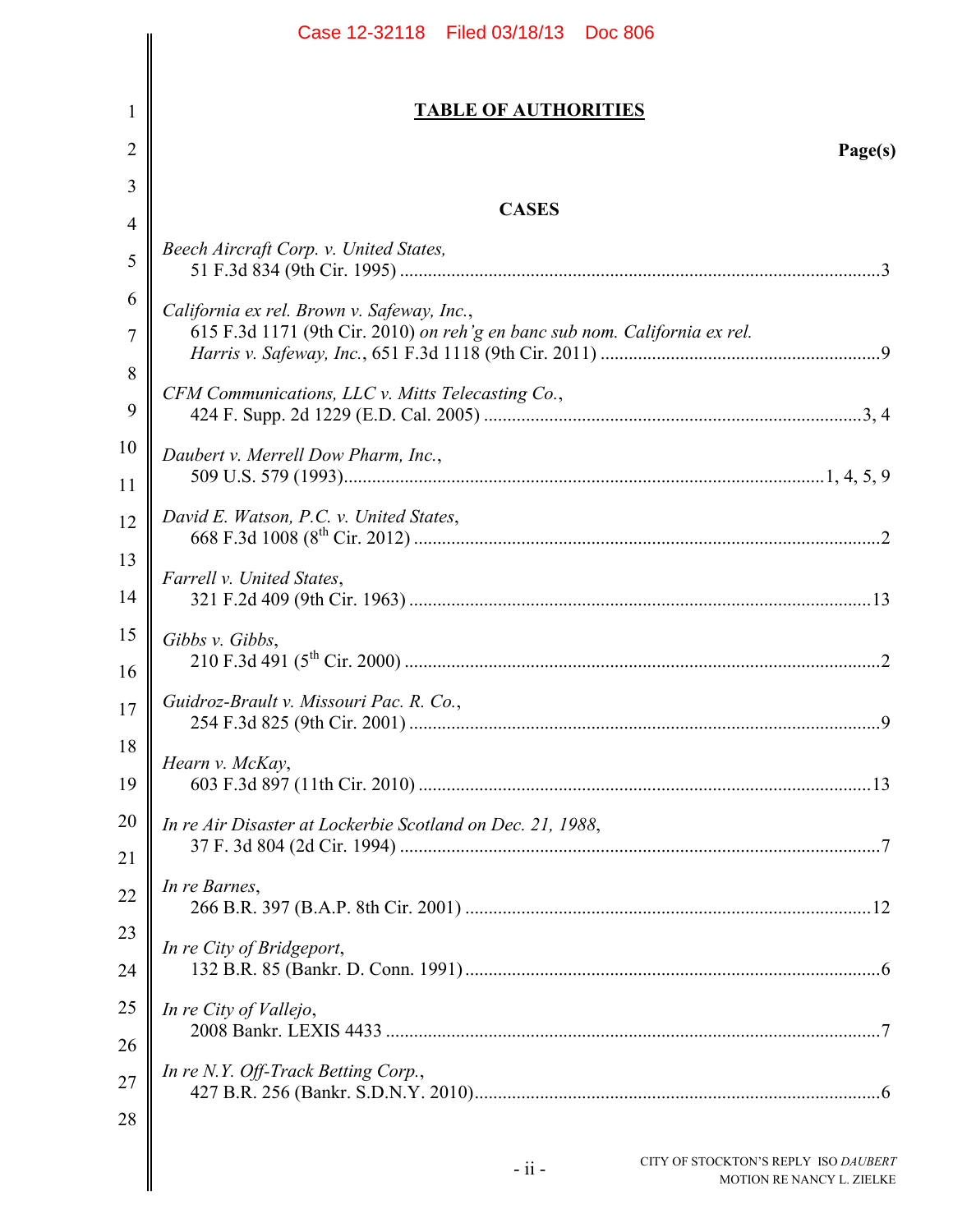|                | Case 12-32118 Filed 03/18/13 Doc 806                                                |                           |
|----------------|-------------------------------------------------------------------------------------|---------------------------|
| 1              | <b>TABLE OF AUTHORITIES</b>                                                         |                           |
| $\overline{2}$ | (cont'd)                                                                            |                           |
| 3              |                                                                                     | Page(s)                   |
| $\overline{4}$ | In re Pierce Cnty. Hous. Auth.,                                                     |                           |
| 5<br>6         | In re Salem,                                                                        |                           |
| $\tau$<br>8    | In re Town of Westlake,                                                             |                           |
| 9              | In re Trigem Am. Corp.,                                                             |                           |
| 10<br>11       | Int'l Ass'n of Firefighters, Local 1186 v. City of Vallejo (In re City of Vallejo), |                           |
| 12<br>13       | Inwood Laboratories, Inc. v. Ives Laboratories, Inc.,                               |                           |
| 14             | Kumho Tire Co., Ltd. v. Carmichael,                                                 |                           |
| 15<br>16       | Lust v. Merrell Dow Pharm., Inc.,                                                   |                           |
| 17<br>18       | Nationwide Transp. Fin. v. Cass. Info Sys., Inc.,                                   |                           |
| 19             | S.M. v. J.K.,                                                                       |                           |
| 20<br>21       | Stillwell v. Smith & Nephew, Inc.,                                                  |                           |
| 22<br>23       | United States v. 87.98 Acres of Land More or Less in the County of Merced,          |                           |
| 24             | United States v. Sine,                                                              |                           |
| 25<br>26       | Volk v. United States,                                                              |                           |
| 27             |                                                                                     |                           |
| 28             | CITY OF STOCKTON'S REPLY ISO DAUBERT<br>$-$ iii $-$                                 | MOTION RE NANCY L. ZIELKE |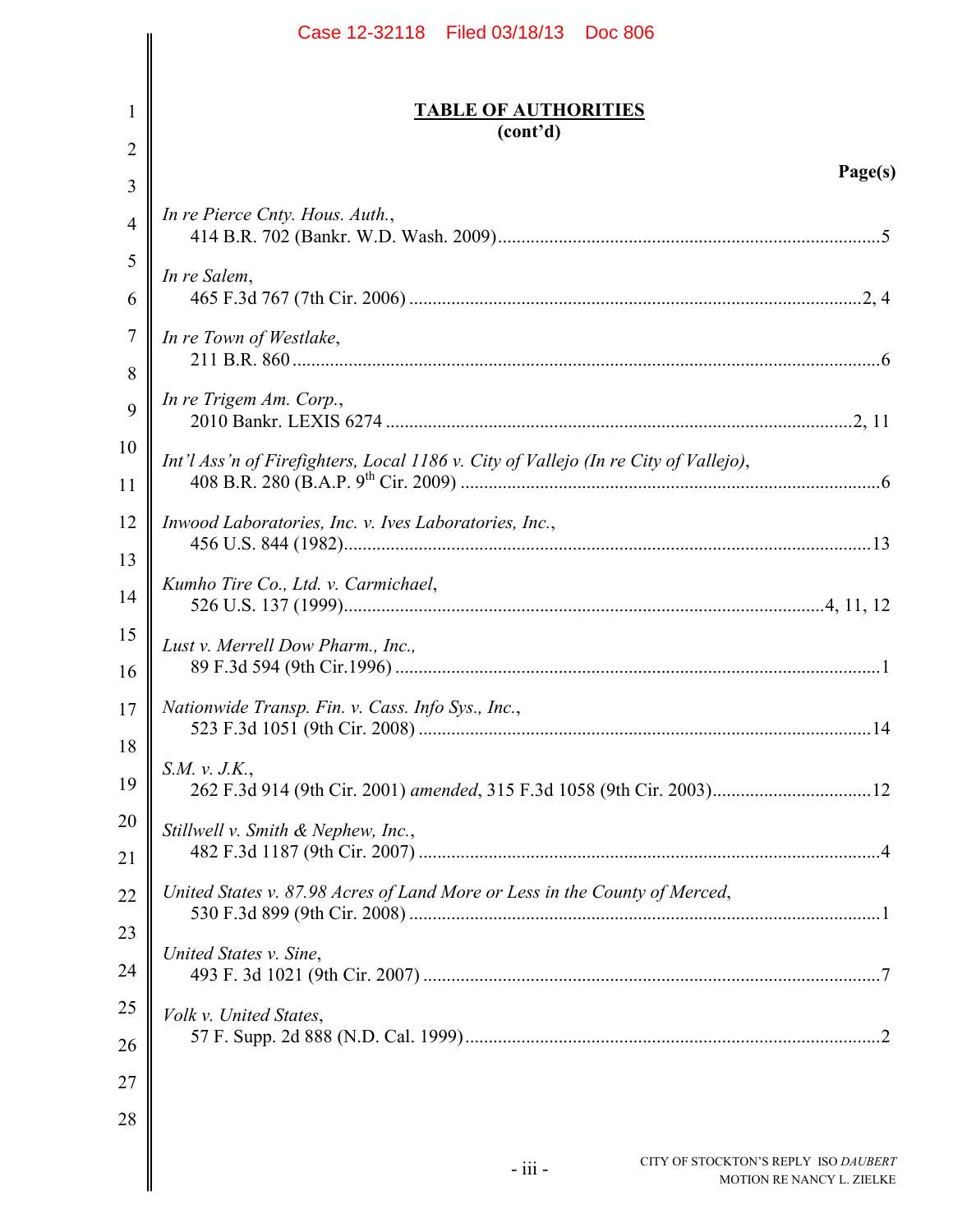|                     | Case 12-32118   Filed 03/18/13   Doc 806                                     |
|---------------------|------------------------------------------------------------------------------|
|                     |                                                                              |
| 1                   | <b>TABLE OF AUTHORITIES</b><br>(cont'd)                                      |
| $\overline{2}$      | Page(s)                                                                      |
| 3                   | STATUTES, RULES, REGULATIONS                                                 |
| $\overline{4}$<br>5 | 11 U.S.C                                                                     |
| 6                   |                                                                              |
| 7                   |                                                                              |
| 8                   |                                                                              |
| 9                   |                                                                              |
| 10                  | <b>Federal Rules of Evidence</b>                                             |
| 11                  |                                                                              |
| 12                  |                                                                              |
| 13                  |                                                                              |
| 14                  | <b>OTHER AUTHORITIES</b>                                                     |
| 15                  |                                                                              |
| 16                  |                                                                              |
| 17                  |                                                                              |
| 18                  |                                                                              |
| 19                  |                                                                              |
| 20                  |                                                                              |
| 21                  |                                                                              |
| 22                  |                                                                              |
| 23                  |                                                                              |
| 24                  |                                                                              |
| 25                  |                                                                              |
| 26                  |                                                                              |
| 27<br>28            |                                                                              |
|                     |                                                                              |
|                     | CITY OF STOCKTON'S REPLY ISO DAUBERT<br>$-iv -$<br>MOTION RE NANCY L. ZIELKE |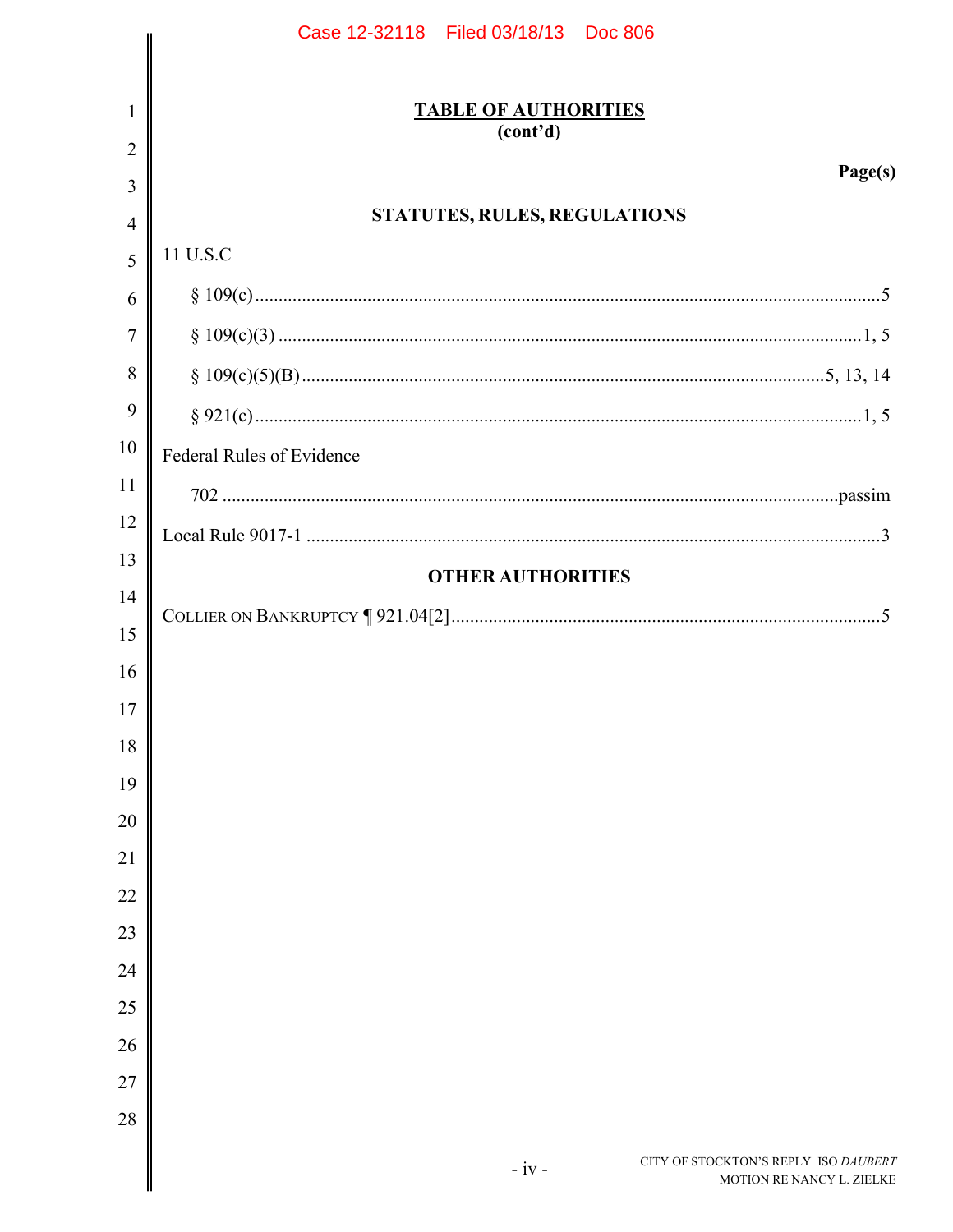1 2 3 4 The City of Stockton, California (the "City") hereby submits this Reply to the Opposition Of Assured Guaranty Corp. And Assured Guaranty Municipal Corp. To City Of Stockton's *Daubert* Motion Seeking To Exclude The Expert Testimony Of Nancy L. Zielke (the "Opposition" to the City's "*Daubert* Motion").<sup>1</sup>

5

# <span id="page-5-3"></span><span id="page-5-0"></span>**I. INTRODUCTION**

6 7 8 9 10 11 12 13 14 15 16 17 18 19 While asking the Court to delay its determination of the admissibility of the Zielke Declaration and Report until after the Evidentiary Hearing, the Opposition fails to rebut the fact that Zielke expert testimony does not satisfy the requirements of Federal Rule of Evidence 702, $\frac{2}{3}$ which states that expert opinion testimony must be both helpful to the finder of fact and sufficiently reliable. FRE 702; *Daubert v. Merrell Dow Pharm, Inc.*, 509 U.S. 579 (1993). The Zielke Declaration and Report are not helpful to the Court as finder of fact because they are irrelevant to the questions actually before the Court. Rather than testify as to the existing standards for insolvency or good faith under 11 U.S.C. §§ 109(c)(3) and 921, Zielke instead offers testimony supporting her conclusion that the City has "budgeted itself into insolvency." Opposition, at 5. This is not the standard for determining the insolvency question before the Court, and Zielke offers no evidence that the City's budgeting decisions were a deliberate attempt to become insolvent. Further, Zielke's testimony is inadmissible because it is based on unsupported assumptions and speculation and thus fails on the reliability prongs of FRE 702 as well.

20 21 22 23 24 25 Apparently aware that Zielke's testimony is flawed as to both its relevance and unreliability, the Opposition also attempts to postpone the Court's admissibility determination by arguing that the Court, as both finder of fact and evidentiary gatekeeper, can wait until after the Evidentiary Hearing to render a decision on the City's *Daubert* Motion. While the Court has the discretion to make its admissibility determination either before or after the Evidentiary Hearing, a pre-trial decision would be more beneficial for the parties and the Court. Specifically, a pre-trial

26

<sup>27</sup>  $\overline{a}$ <sup>1</sup> Unless otherwise stated, capitalized terms in this Reply have the same meaning as in the City's *Daubert* Motion. <sup>2</sup> As the proponent of Zielke's expert testimony, Assured has the burden of establishing its admissibility. *United* 

<span id="page-5-2"></span><span id="page-5-1"></span><sup>28</sup> *States v. 87.98 Acres of Land More or Less in the County of Merced*, 530 F.3d 899, 904 (9th Cir. 2008) (citing *Lust v. Merrell Dow Pharm., Inc.,* 89 F.3d 594, 598 (9th Cir.1996)).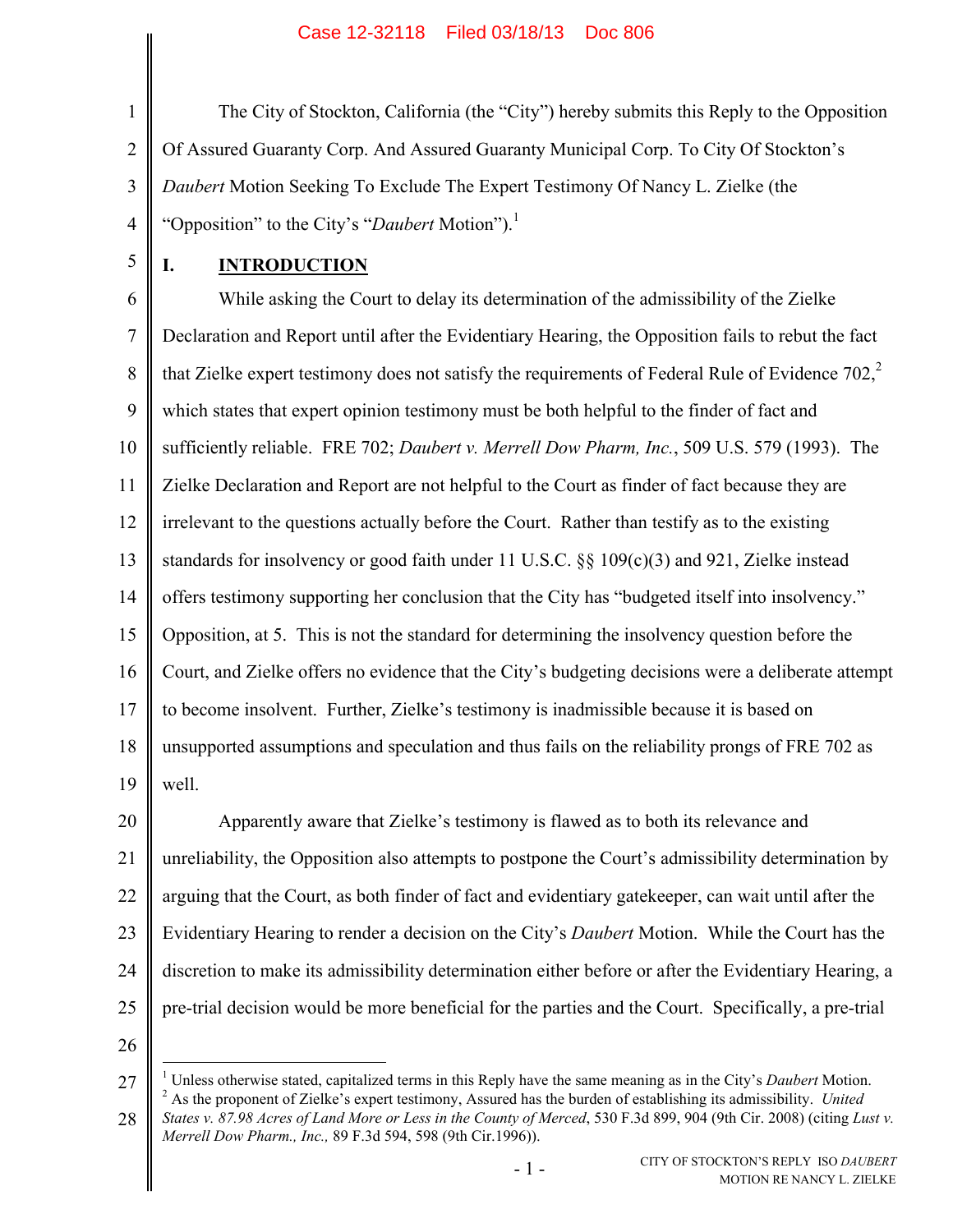| $\mathbf{1}$   | ruling on the City's <i>Daubert</i> motion will make the upcoming Evidentiary Hearing more efficient                                                                                                                                                     |
|----------------|----------------------------------------------------------------------------------------------------------------------------------------------------------------------------------------------------------------------------------------------------------|
| $\overline{2}$ | and focused, and will avoid the possibility that the parties will spend a portion of their limited                                                                                                                                                       |
| 3              | trial time presenting and attacking evidence which the Court might later find inadmissible.                                                                                                                                                              |
| $\overline{4}$ | Moreover, because Zielke's testimony has already been presented to the Court in its entirety                                                                                                                                                             |
| 5              | (through the Zielke Report and Declaration), the Court is able to make a fully informed decision                                                                                                                                                         |
| 6              | now and does not require additional testimony on admissibility issues.                                                                                                                                                                                   |
| $\overline{7}$ | For the reasons discussed below, as well as in the City's <i>Daubert</i> Motion, the Zielke                                                                                                                                                              |
| 8              | Declaration and Report are inadmissible under FRE 702 and <i>Daubert</i> and should be excluded.                                                                                                                                                         |
| 9              | II.<br><b>DISCUSSION</b>                                                                                                                                                                                                                                 |
| 10             | The Court Should Exercise Its Discretion To Rule On The City's Daubert<br>A.                                                                                                                                                                             |
| 11             | <b>Motions Prior To The Evidentiary Hearing.</b>                                                                                                                                                                                                         |
| 12             | The Opposition leads with the argument that because the Court is acting as the finder of                                                                                                                                                                 |
| 13             | fact, it need not rule on the admissibility of Zielke's expert testimony under FRE 702 and                                                                                                                                                               |
| 14             | Daubert until after the Evidentiary Hearing. See Opposition, at 3-4. The Opposition then cites                                                                                                                                                           |
| 15             | several cases for the proposition that the need for a pre-trial <i>Daubert</i> determination is lessened                                                                                                                                                 |
| 16             | where the Court serves as both gatekeeper and finder of fact. <i>Id.</i> None of these cases, however,                                                                                                                                                   |
| 17             | hold that the Court "should" or "must" delay its decision; they state only that one reason for a                                                                                                                                                         |
| 18             | pre-trial determination (potential jury bias) has been removed. <i>Id.</i> (citing <i>David E. Watson, P.C.</i>                                                                                                                                          |
| 19             | v. United States, 668 F.3d 1008, 1015 ( $8^{th}$ Cir. 2012) ["there is less need"]; Volk v. United                                                                                                                                                       |
| 20             | States, 57 F. Supp. 2d 888, 896 n. 5 (N.D. Cal. 1999) ["[T]he Daubert gatekeeping obligation is                                                                                                                                                          |
| 21             | less pressing"]; In re Salem, 465 F.3d 767, 777 (7th Cir. 2006) [stating the need for a pre-                                                                                                                                                             |
| 22             | hearing decision "is lessened"]; Gibbs v. Gibbs, 210 F.3d 491, 500 (5 <sup>th</sup> Cir. 2000) [most Daubert                                                                                                                                             |
| 23             | safeguards are "not as essential]) (all emphasis added). <sup>3</sup>                                                                                                                                                                                    |
| 24             | 111                                                                                                                                                                                                                                                      |
| 25             |                                                                                                                                                                                                                                                          |
| 26             | <sup>3</sup> The Opposition's citation to <i>In re Trigem Am. Corp.</i> , 2010 Bankr. LEXIS 6274, at $*2$ -3 for the proposition that<br>waiting until after trial to make admissibility determinations for expert testimony is the "preferred approach" |

<span id="page-6-4"></span><span id="page-6-3"></span><span id="page-6-2"></span><span id="page-6-1"></span><span id="page-6-0"></span>27 28 stretches the language of the two-paragraph *Trigem* holding, which states only that the court preferred that approach in that particular instance. Of course, even if this were the "preferred approach" in most cases where the Court plays the dual roles of gatekeeper and finder of fact, it is ultimately left to the Court's discretion to decide the most efficient, effective, and fair procedure in the specific circumstances of this case.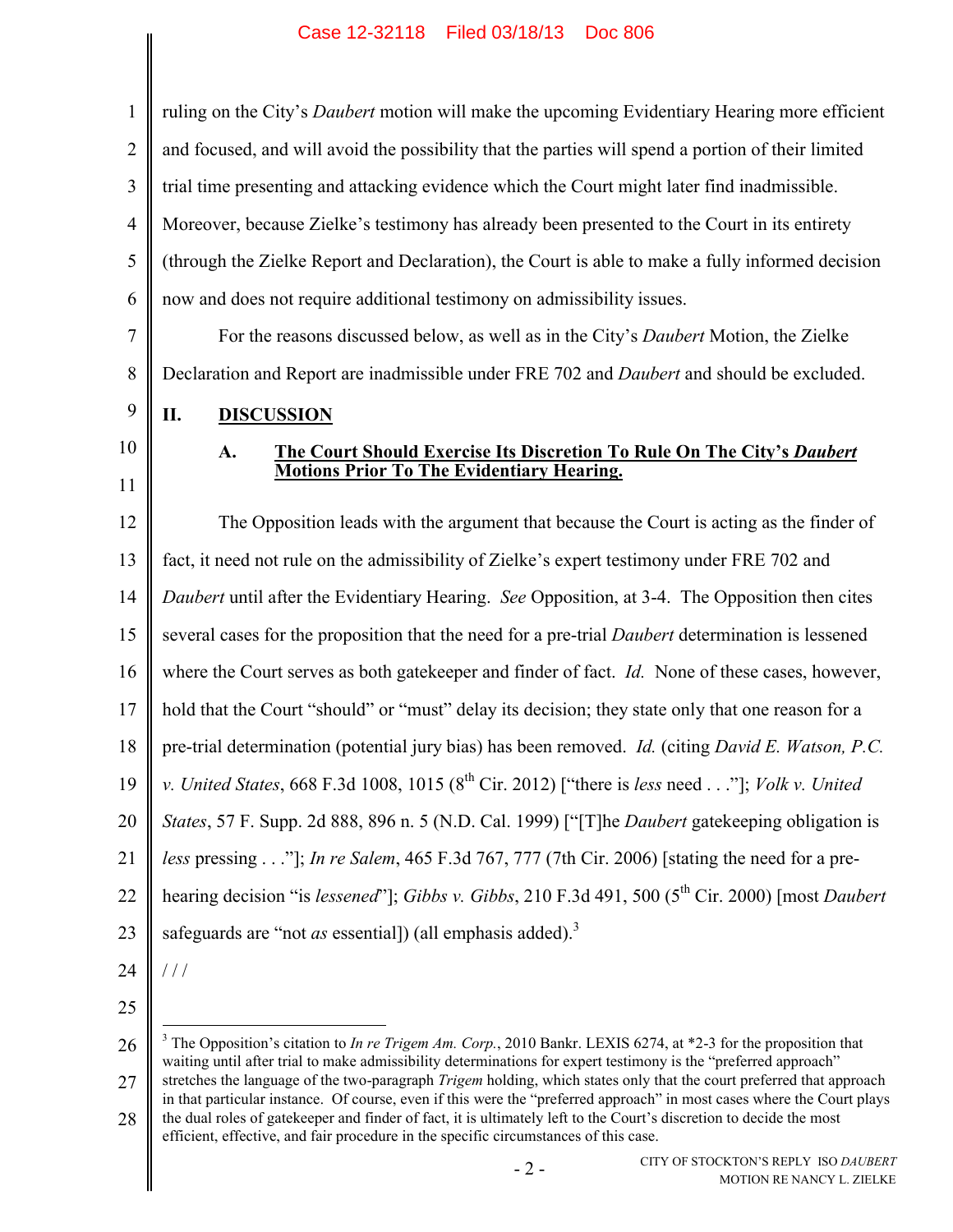<span id="page-7-1"></span><span id="page-7-0"></span>1 2 3 4 5 6 7 8 9 10 11 12 13 14 15 16 17 18 19 20 21 22 23 24 25 Of course, this is nothing more than a slanted restatement of the principle that the Court has substantial discretion to decide when to make its *Daubert* determination. As Judge Coyle of the District Court for the Eastern District of California recognized, while a court in a bench trial need not be worried about potential jury bias, "the trial judge acting as trier of fact *has 'broad discretion to admit or exclude' expert testimony that is not helpful to its decision*." *CFM Communications, LLC v. Mitts Telecasting Co.*, 424 F. Supp. 2d 1229, 1233-34 (E.D. Cal. 2005) (emphasis added); *see also Beech Aircraft Corp. v. United States,* 51 F.3d 834, 842 (9th Cir. 1995) (holding that the trial court properly excluded expert opinion from a bench trial) (cited by *CFM Communications*). The Opposition notes the Court's discretion in this regard, but offers no reason why the Court should exercise its discretion to decide the admissibility of Zielke's expert testimony later rather than sooner. In fact, there are several reasons why the Court should render a decision on the City's *Daubert* Motion prior to the Evidentiary Hearing. First, the Court has set a pretrial hearing five days before the Evidentiary Hearing for the specific purpose of resolving as many evidentiary issues as possible prior to the trial. While the Court could reserve its decision on many, or most, of these evidentiary issues until after the Evidentiary Hearing, the Court has stated a clear preference for pre-trial resolution of these issues in order to ensure an efficient and focused trial. It would run counter to this goal to delay a decision on the City's *Daubert* Motion rather than decide it at the same time that other evidentiary issues are being resolved. Second, whereas some courts may choose to postpone an admissibility determination under FRE 702 until after the Court has had the chance to hear the expert testimony at issue, no such need arises here. Zielke's testimony has already been completely laid out in the Zielke Declaration and Zielke Report, and there is no reason to expect that Zielke will produce any new or additional information relevant to the City's *Daubert* Motion at trial.<sup>4</sup> The Court is thus in a position to make a fully informed

<span id="page-7-2"></span> $\overline{a}$ 

<sup>26</sup> 27 <sup>4</sup> This is particularly true given that the Parties have generally agreed to the use of the Alternate Direct Testimony Procedure provided for in Local Rule 9017-1. There is thus a substantial likelihood that Zielke may not provide any direct testimony at trial beyond the authentication of her Declaration and Report. Even if Zielke does provide

<sup>28</sup> additional direct testimony, however, any testimony reflecting the contents of the Zielke Declaration and Zielke Report would be inadmissible under FRE 702 and *Daubert* for the same reasons discussed in the City's *Daubert* Motion.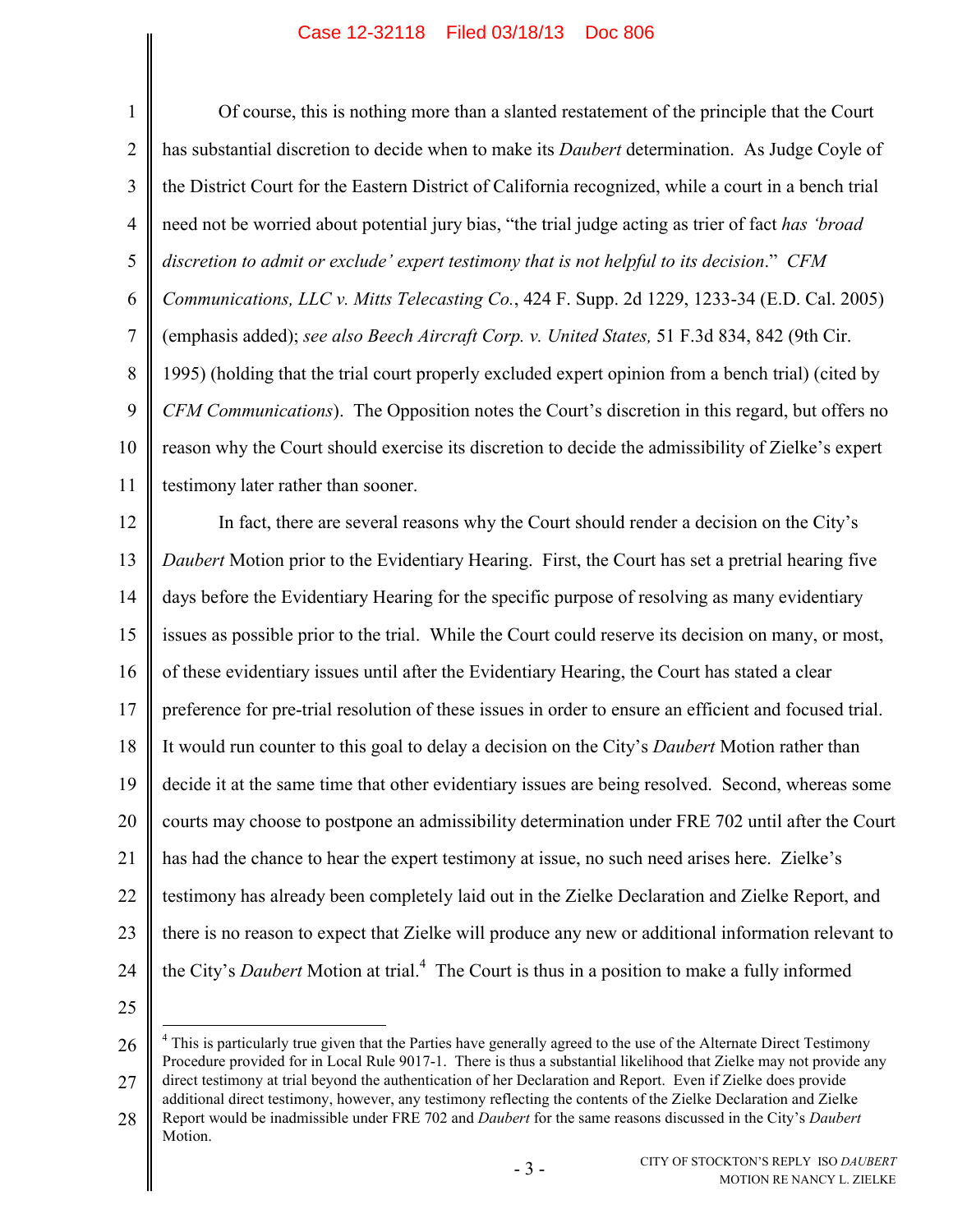2 3 4 5 6 7 8 decision regarding the admissibility of this evidence now. Finally, as the Parties' trial time is limited by the Court, there is a clear, affirmative reason for the Court to rule on the City's *Daubert* Motion prior to the Evidentiary Hearing; to wit, because the Parties must ration their limited time for argument and testimony, this time should not be spent on issues that may ultimately be determined to be irrelevant or on evidence that is later held inadmissible. Such a result would waste valuable trial time, as well as preparation time for all Parties, and would preclude more detailed testimony and argument regarding evidence that is admissible and helpful to the Court's decision.

<span id="page-8-2"></span><span id="page-8-0"></span>9 10 11 12 13 14 15 16 17 18 19 20 It is also important to note that the Court's increased discretion in cases where it serves as the finder of fact does *not* alter the standards for admissibility under FRE 702 and *Daubert*. Expert testimony must still be helpful to the Court's determination of the City's eligibility under chapter 9 and must still be based upon reliable facts and methodology. *CFM Communications, LLC*, 424 F. Supp. 2d at 1233-34; *In re Salem*, 465 F.3d at 777 ("It is not that evidence may be less reliable during a bench trial; it is that the court's gatekeeping role is different."). Thus, while the Court may decide when to make its *Daubert* determination, Zielke's expert testimony must still be both relevant and reliable in order to be admissible. The Court already has all of the information it needs to make that determination, and a decision as to the admissibility of Zielke's testimony prior to the Evidentiary Hearing will benefit the Parties and the Court by making the Evidentiary Hearing more efficient and (potentially) avoiding wasteful testimony, crossexamination, and argument on evidence that is not admissible.

21 22 23 The City therefore requests that the Court exercise its discretion to rule on the City's *Daubert* Motion at the May 20, 2013 hearing, at the same time that it rules on other evidentiary issues.

24 25

1

#### <span id="page-8-4"></span>**B. Zielke's Declaration And Report Are Irrelevant To The Issues Of The City's Insolvency And Good Faith, And Are Thus Unhelpful To The Court.**

26 27 28 As noted in the City's *Daubert* Motion, expert testimony is only admissible where it is helpful to the trier of fact. *Daubert*, 509 U.S. at 591; *Kumho Tire Co., Ltd. v. Carmichael*, 526 U.S. 137, 156 (1999); *Stillwell v. Smith & Nephew, Inc.*, 482 F.3d 1187, 1192 (9th Cir. 2007).

<span id="page-8-3"></span><span id="page-8-1"></span> $-4-$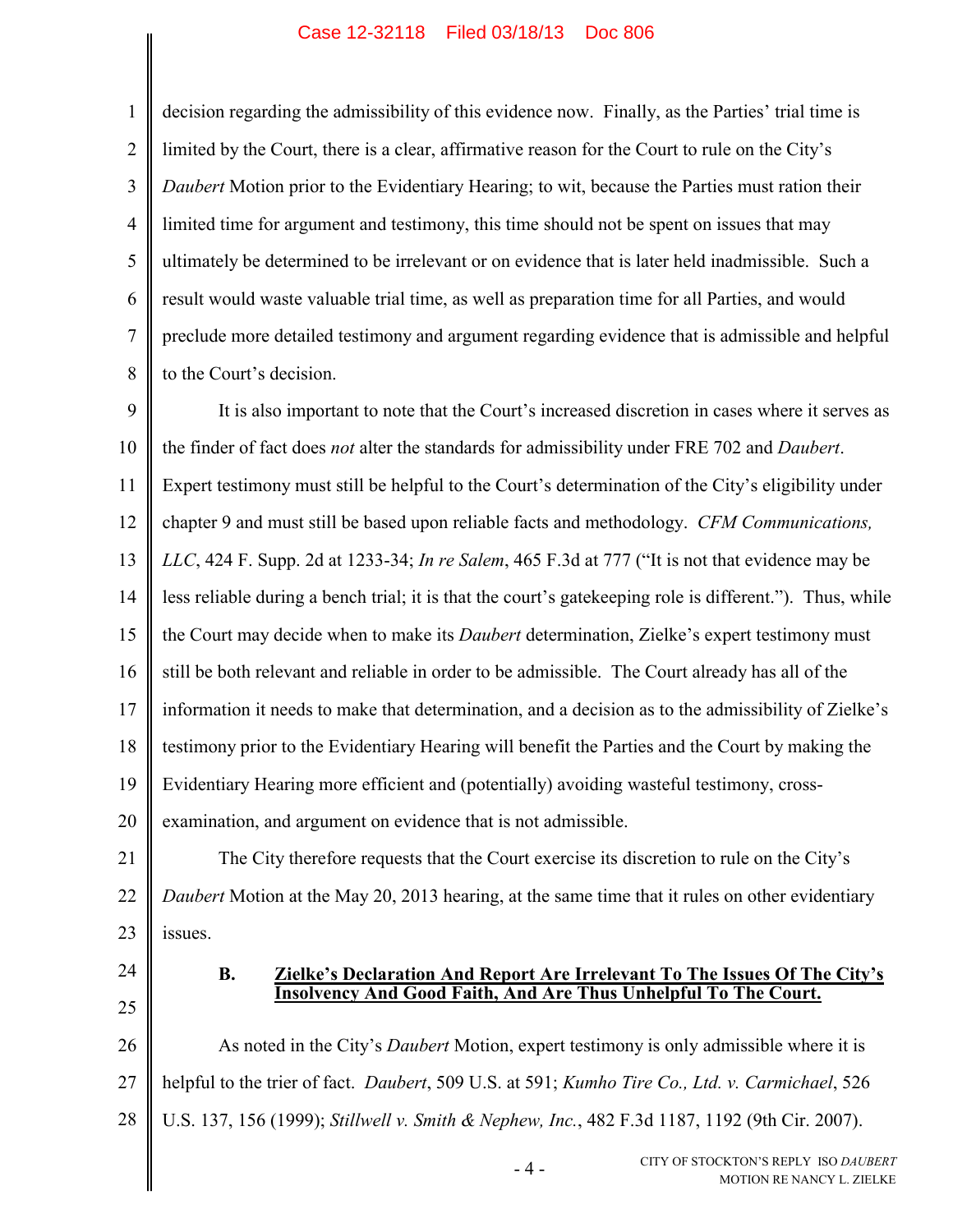<span id="page-9-4"></span><span id="page-9-0"></span>1 2 3 4 5 6 7 8 9 10 11 12 13 14 15 16 17 18 19 Moreover, expert testimony "which does not relate to any issue in the case is not relevant and, ergo, non-helpful." *Daubert*, 509 U.S. at 591 (quoting 3 Weinstein & Berger ¶ 702[02], p. 702- 18.). Zielke's Declaration and Report are not relevant and therefore not helpful to the Court as the finder of fact because they do not offer any testimony relevant to the issues before the Court – specifically, (1) whether the City is insolvent under 11 U.S.C.  $\S$  109(c)(3), (2) whether the City has satisfied the negotiation requirement of  $\S$  109(c)(5)(B), and (3) whether the City filed its Petition in good faith as required by  $\S 921(c)$ . Zielke's expert opinion is simply this: if the City had adopted the numerous, drastic measures contained in the Alternative Model, it would not have been insolvent as of the Petition Date. However, Zielke offers no testimony bearing on whether the City in fact was insolvent as of the Petition Date. Furthermore, the City's alleged failure to adopt all or any part of the proposals contained in the Alternative Model does not affect the Court's determination of the City's good faith or satisfaction of its negotiation requirement. *See In re Pierce Cnty. Hous. Auth.*, 414 B.R. 702, 711 (Bankr. W.D. Wash. 2009) (laying out the factors for determination of good faith under § 921(c)) (citing COLLIER ON BANKRUPTCY ¶ 921.04[2]). Even if the City could have feasibly implemented the Alternative Model outlined in the Zielke Report (which it could not), Zielke offers no evidence that the City did not have a good faith belief that it had to file for insolvency as of the Petition Date. Zielke's opinion that the City should have adopted the Alternative Model is thus completely irrelevant to the established standards for eligibility under chapter 9.

<span id="page-9-5"></span><span id="page-9-1"></span>20 21 22 23 24 25 26 Given this infirmity in Zielke's opinions, the Opposition relies on a manufactured test to claim that Zielke's testimony is relevant. Specifically, the Opposition claims that the City must prove that it "has not budgeted itself into insolvency." Opposition, at 5; *see also* Zielke Declaration, ¶ 4. As discussed fully in the City's Reply To Objections To Its Statement Of Qualifications Under Section 109(c) Of The United States Bankruptcy Code (the City's "Reply"), this is not the applicable standard for determining the City's insolvency under section  $109(c)(3)$ . See City's Reply at 15-37.<sup>5</sup> The proper test under section 109(c) is based on a cash flow analysis,

27

<span id="page-9-3"></span><span id="page-9-2"></span> $\overline{a}$ 

<sup>28</sup>  $<sup>5</sup>$  Because the City's response to the Capital Market Creditors' argument that the City is ineligible for chapter 9</sup> because it has "budgeted itself into insolvency" has been fully briefed in the City's Reply and accompanying documents, the City does not reiterate it here, and instead incorporates its arguments on this issue by reference.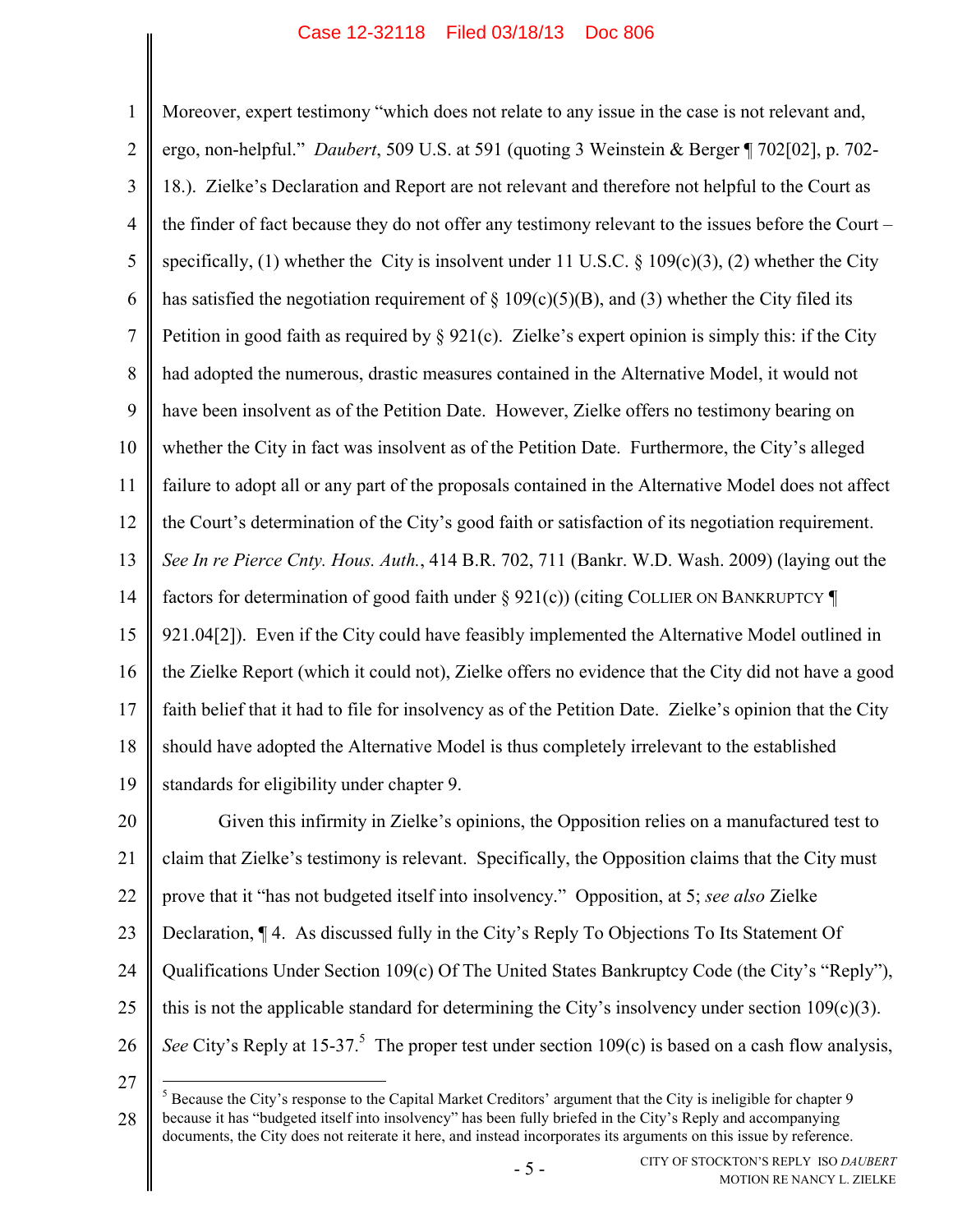<span id="page-10-3"></span>2 3 4 5 6 7 and not whether the City has a balanced budget or made "proper" budgeting decisions. *See Int'l Ass'n of Firefighters, Local 1186 v. City of Vallejo (In re City of Vallejo)*, 408 B.R. 280, 289 (B.A.P. 9th Cir. 2009); *In re City of Bridgeport*, 132 B.R. 85 (Bankr. D. Conn. 1991). The cases cited by the Opposition do not create a separate "bad budgeting" standard for insolvency, and Zielke's testimony is thus unhelpful to the Court's insolvency determination. *See* Opposition, at 6 (quoting *In re Town of Westlake*, 211 B.R. 860, 864, and also citing *Bridgeport*, 132 B.R. at 92; *In re N.Y. Off-Track Betting Corp.*, 427 B.R. 256, 282 (Bankr. S.D.N.Y. 2010)).

<span id="page-10-2"></span><span id="page-10-1"></span>8 9 10 11 12 13 14 The Opposition blithely asserts that the City cannot object to Zielke's testimony on relevance grounds "because the City chooses not to recognize what it must show to carry its legal burden." Opposition, at 5. Suffice it to say, it is conversely true that the Capital Markets Creditors cannot render Zielke's testimony relevant by inventing a standard more to their liking. If the thrust of the Opposition is that the relevance of the Zielke Report and Declaration $<sup>6</sup>$  rest on</sup> the Court's adoption of a previously unrecognized test for insolvency, then the City is confident that this evidence should be deemed unhelpful to the Court.

15 16 17 18 19 20 21 22 23 24 25 Similarly, the Opposition's citation to *Westlake* does not render Zielke's testimony relevant to the issue of good faith. Whereas *Westlake* involved a city intentionally attempting to subvert the bankruptcy system, Zielke offers no evidence whatsoever that the City ever *deliberately* attempted to render itself insolvent. To the contrary, the City made herculean efforts to cut costs, increase revenues, and avoid insolvency. Instead, Zielke asserts only that the City made poor budget choices,<sup>7</sup> when it should have been implementing the measures presented in Zielke's Alternative Model. Again, this is not the question before the Court. Even assuming the Alternative Model was realistic and could have prevented the City's insolvency, a municipality is not rendered ineligible for chapter 9 by virtue of the fact that it has made poor budgeting decisions. If that were the case, no insolvent debtor would be able to obtain relief through the bankruptcy process. The City's situation is clearly different from that of *Westlake*, and Zielke

26

<span id="page-10-0"></span>1

<sup>27</sup>  $\overline{a}$  $<sup>6</sup>$  As well as the Bobb Report and Declaration.</sup>

<sup>28</sup> <sup>7</sup> As stated in the City's *Daubert Motion*, Zielke's testimony improperly second guesses the City's governmental decisions, which is not a proper subject for the Court's determination under the Tenth Amendment, a point which the Opposition fails to address. S*ee Daubert* Motion, at 4 n. 3.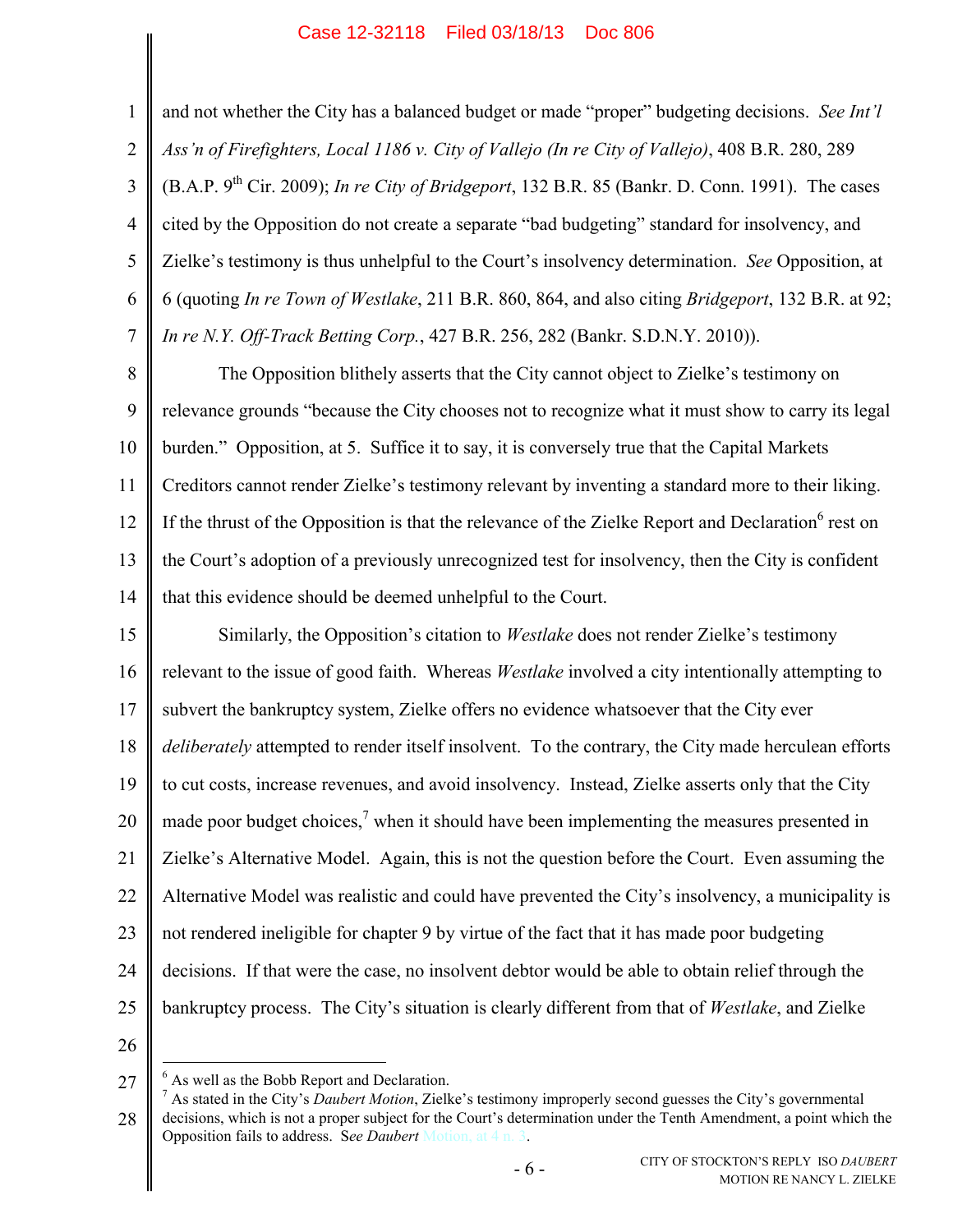1 2 3 offers no testimony to the contrary aside from her bald assertion that the City could and should have adopted the Alternative Model to avoid insolvency. This is not evidence that the City is not insolvent, nor is it evidence that the City deliberately tried to become insolvent.

4 5 6 7 8 9 10 11 12 13 14 15 16 17 18 The Opposition also asserts that Zielke's testimony is relevant because she "determines that the City cannot verify its claims of cash flow insolvency because it cannot prepare basic cash flow statements or projections." Opposition, at 6. Essentially, Zielke points to the City's past difficulties managing its fiscal information and then renders her own credibility determination as to the City's later testimony and evidence regarding insolvency. This statement is not helpful to the Court's insolvency determination, because (1) Zielke does not have the accounting credentials to opine on such matters, and (2) Zielke does not offer any analysis or evidence disputing the accuracy of any specific information upon which the City relies to prove its insolvency. Instead, she merely contends that because the City's financial information was unreliable in the past, the information provided by the City in support of its Petition must also be unreliable. In addition to being incorrect, *see* City's Reply, at 35-37, this is an entirely unfounded, speculative and unhelpful conclusion. Moreover, the Court is aware of the errors in the City's *past* financial management and accounting practices, and is more than capable of considering those errors in weighing the credibility of the City's testimony and evidence without the aid of an expert opinion, particularly from a witness with no accounting credentials. $8$ 

<span id="page-11-0"></span>19 20 21 22 23 24 25 26 Moreover, Zielke's testimony is also unhelpful to the Court because of its lack of support and reliability (discussed below, and in the City's *Daubert* Motion, at 6-12). *See In re Air Disaster at Lockerbie Scotland on Dec. 21, 1988*, 37 F. 3d 804 (2d Cir. 1994) ("Expert opinions are excluded as unhelpful if based on speculative assumptions or unsupported by the record."). The Opposition argues that Zielke's Declaration and Report are relevant and helpful because bankruptcy courts "routinely admit and consider evidence submitted by objecting parties as to whether a municipal debtor pursued alternatives to bankruptcy and whether particular options were available and feasible for a municipality to pursue." Opposition, at 4 (citing *In re City of* 

27

<span id="page-11-1"></span> $\overline{a}$ 

<sup>28</sup>  $8$  Furthermore, to the degree that Zielke's testimony on this subject is meant to attack the credibility of the City's witnesses, such an attack constitutes impermissible expert opinion testimony, as questions of credibility are left to the finder of fact. *See, e.g.*, *United States v. Sine*, 493 F. 3d 1021, 1040 (9th Cir. 2007).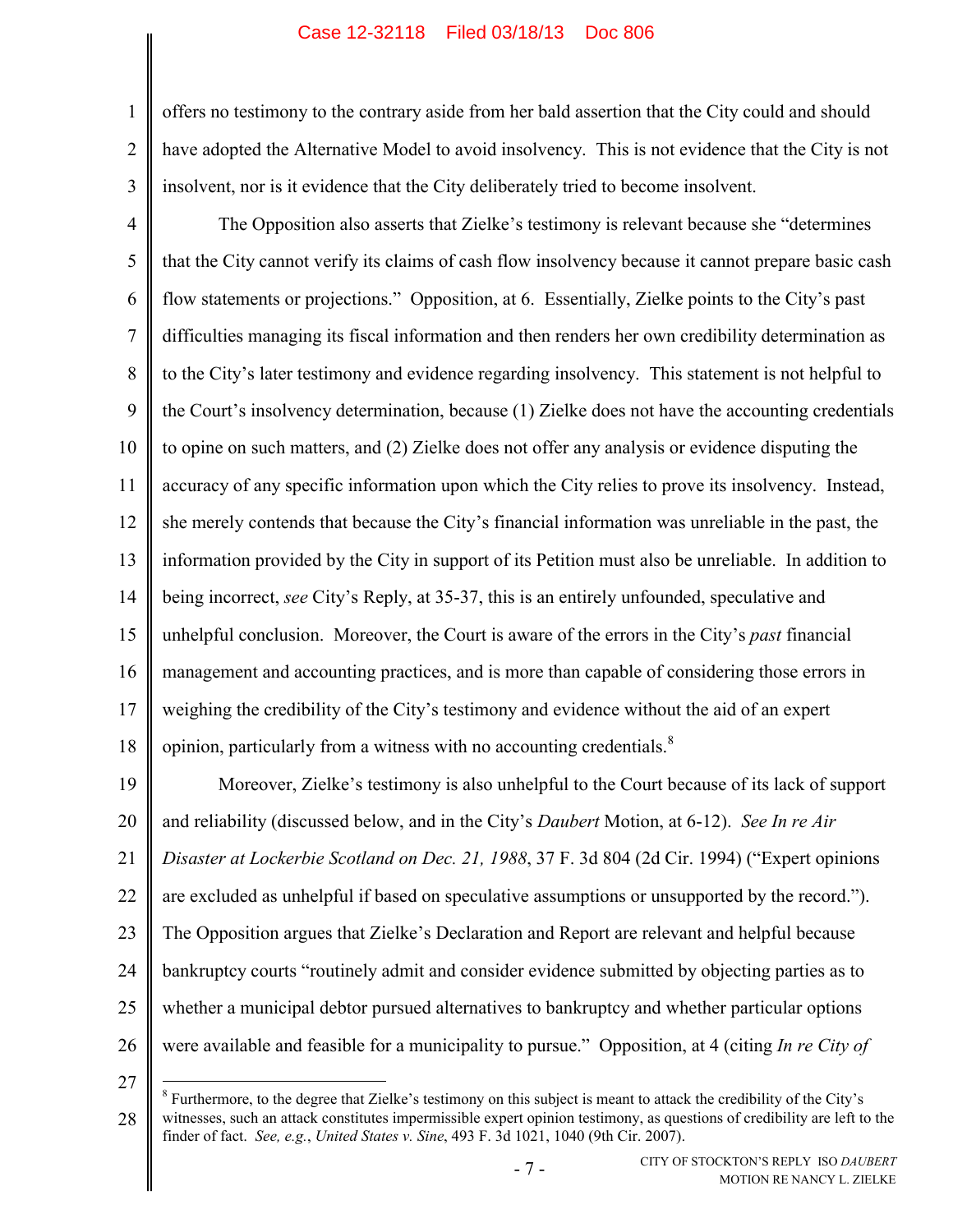1 2 3 4 5 6 *Vallejo*, 2008 Bankr. LEXIS 4433, at \*5-59). In doing so, however, the Opposition inadvertently highlights the fundamental flaw underlying Zielke's expert testimony regarding the Alternative Model, which is that Zielke provides no evidence whatsoever as to the *availability* or *feasibility* of the "alternatives" she proposes. Instead, Zielke merely points to numerous severe and impracticable budget cuts and tax increases in the Alternative Model and states that if the City had imposed all of them it would have avoided insolvency.

7 8 9 10 11 12 13 14 15 16 17 This is plainly unhelpful to the Court as the finder of fact. Any witness could make the unsupported assertion, for instance, that if a city cuts its cost by 75% and doubled its tax revenues it would still be solvent. The job of an *expert*, on the other hand, is to testify as to whether the actions proposed represented realistic options for the municipality at issue. Zielke offers no such support or analysis and fails to provide any consideration of whether the City could feasibly carry out Zielke's Alternative Model, whether those proposals would have been as effective as she claims, or whether the City might have suffered any detrimental side effects (to its services, public safety, etc.) as a result of implementing the Alternative Model. Instead, Zielke simply assumes that the entirety of the Alternative Model could have been imposed without any cost, delays, difficulty, or downside. This is pure speculation, and is not helpful to the Court's realworld determination.

18 19 20 21 22 23 24 Thus, the Zielke Declaration and Report are unhelpful to the Court's determination of the City's eligibility for chapter 9 for three reasons: First, because Zielke's testimony speaks only to a non-existent test for insolvency; second, because Zielke offers no evidence of a lack of good faith by the City; and third, because Zielke's opinions lack any accounting expertise, support or analysis. As a result, they are unreliable, and thus useless to the Court. Because Zielke's testimony fails the helpfulness requirement of *Daubert* and FRE 702, it should be excluded in its entirety.

25

26

#### <span id="page-12-0"></span>**C. Zielke's Testimony Is Based On Incomplete Information, Unsupported Assumptions, Speculation, And Flawed Methodologies, And Is Therefore Unreliable.**

27 28 In order to be admissible under FRE 702, expert opinion testimony must be sufficiently reliable, and must be based on sufficient facts or data and the correct application of reliable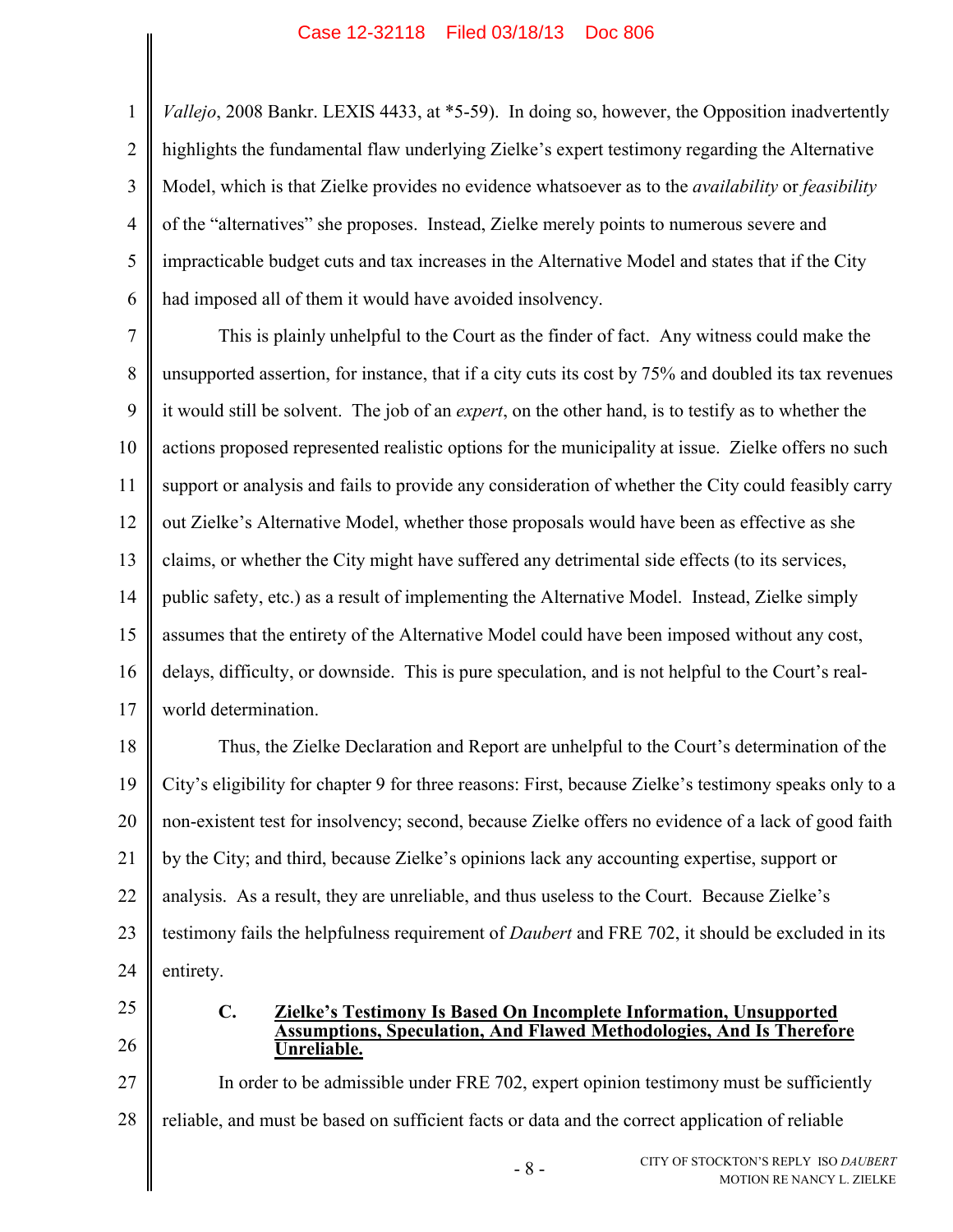1

<span id="page-13-0"></span>5

6

7

8

<span id="page-13-2"></span><span id="page-13-1"></span>methodologies and principles. *See* FRE 702(b)-(d); *Daubert*, 509 U.S. at 590 (expert testimony must be "supported by appropriate validation  $-i.e.,$  good grounds."). Expert opinions that lack support or that are purely speculative do not satisfy this reliability requirement. *Guidroz-Brault v. Missouri Pac. R. Co.*, 254 F.3d 825, 829 (9th Cir. 2001) (expert testimony may not include "unsupported speculation and subjective beliefs."); *California ex rel. Brown v. Safeway, Inc.*, 615 F.3d 1171, 1181 (9th Cir. 2010) *on reh'g en banc sub nom. California ex rel. Harris v. Safeway, Inc.*, 651 F.3d 1118 (9th Cir. 2011) (expert testimony inadmissibile where expert testified a result was "plausible" and "likely" but "admitted that he had done no analysis").

9 10 11 12 13 14 15 16 17 18 19 20 21 The Zielke Declaration and Report fail this essential test of reliability because Zielke offers no supporting facts or analysis for her conclusion that the City could have implemented the host of provisions laid out in the Alternative Model and (by doing so) avoided insolvency. On the revenue side, the Alternative Model touted by Zielke calls for more than a half dozen tax and fee increases, yet Zielke offers no independent analysis or evidence showing that the City's citizens would have passed any of these proposed tax increases at the ballot box (let alone all of them). Nor does Zielke offer any support for her conclusion that these taxes could have been collected quickly enough during FY 2012-13 to have prevented the City's insolvency or provide any analysis of the potential consequences of imposing multiple tax increases or what would have happened if the City had budgeted for these new revenue sources and those measures had failed in the following election. In fact, as the Opposition essentially concedes, the only evidence Zielke even attempts to offer on this point are the opinion poll surveys the City itself conducted with City voters.

22 23 24 25 26 27 28 However, Zielke completely misconstrues and misapplies this evidence. The Opposition claims that "a fair interpretation" of the City's polling data "indicate[s] voter support for tax increases, even if measures are put forward while the City is in bankruptcy." Opposition, at 8. This carefully crafted statement is ultimately based on a single line in the Report of Fairbank, Maslin, Maullin, Metz & Association to Robert Deis (the "FMMM Memo"), which stated that "[a] ¾ cent sales tax measure remains viable, even if it is put forward while the City is in bankruptcy." *See* Opposition, at 7-8; FMMM Memo at 2. What the Opposition (and Zielke) omit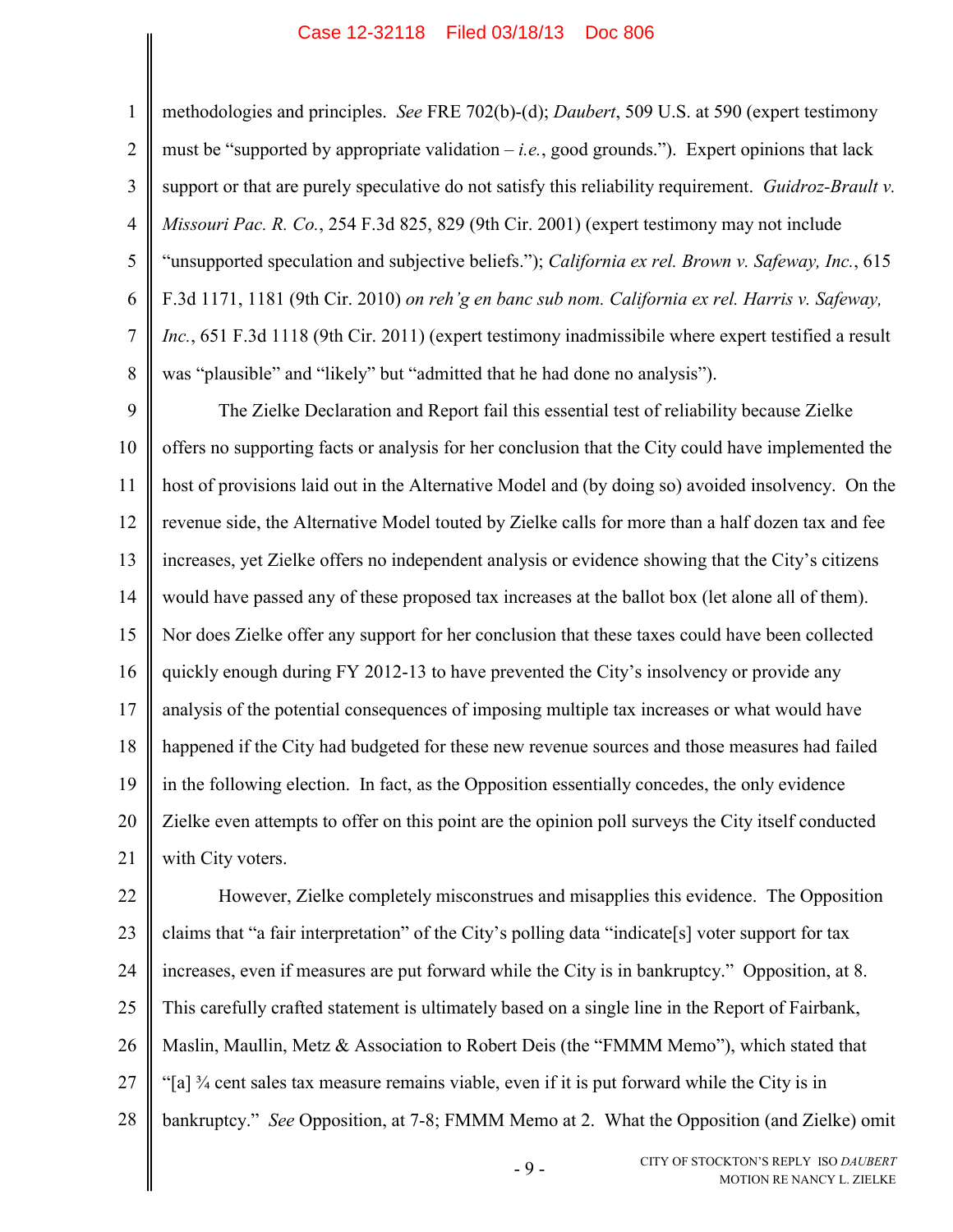is the fact that this reflects voter support for a single, specific tax increase where the voters were asked to assume that the tax increase would be used to *maintain or increase* City services related to public safety (including "expanding the police force, improving 9-1-1 emergency response

1

2

3

4

5

6

7

8

services, increasing anti-gang and crime prevention programs, and other general services such as street repair, libraries, and parks."). *See* Declaration of Robert Deis in Support of City of Stockton's Reply to Objections to its Statement of Qualifications Under Section 109(c) of the United States Bankruptcy Code ("Deis Reply Decl.") [Dkt. No. 708], Ex. B**,** at 2, 14 (questions 3 and 18).

9 10 11 12 13 14 15 16 17 18 19 20 21 22 23 24 The Opposition's reliance on this statement thus suffers from multiple flaws: First, the Opposition misreads voter support for a tax increase supporting a specific program as support for tax increases in general. Second, Zielke did not offer any evidence of voter support for passage of any of the other tax increases included in the Alternative Model, much less all of them together. Third, Zielke and the Opposition misconstrue the results of the City's poll as support for the Alternative model – yet while the survey shows that the City voters would approve a single tax increase in order to preserve and increase safety-related services, the Alternative Model would have imposed multiple tax increases while also making additional cuts to services.In fact, Zielke and the Opposition blatantly ignore the leading conclusion of the FMMM memo, which clearly states that "[t]he survey results demonstrate that while an overwhelming majority of voters (74%) *oppose* increasing local taxes primarily to pay existing debt holders, employee compensation and benefits and city paid retiree medical benefits, voters *would* be willing to support an increase in local taxes to fund improvements to City services." FMMM Memo, at 1 (emphasis in original). This is not a "genuine disagreement over the likelihood of success of proposed tax increases." *See* Opposition, at 8. Zielke, and the Opposition, have simply misstated the evidence at hand.

25 26 27 28 Zielke's conclusion that the City could have implemented the revenue increasing measures contained in the Alternative Model is thus entirely unsupported and purely speculative. Zielke has no expertise in polling or predicting how tax measures might fare. Moreover, Zielke offers no independent analysis of the feasibility of passing multiple tax increases and misuses the

 $-10-$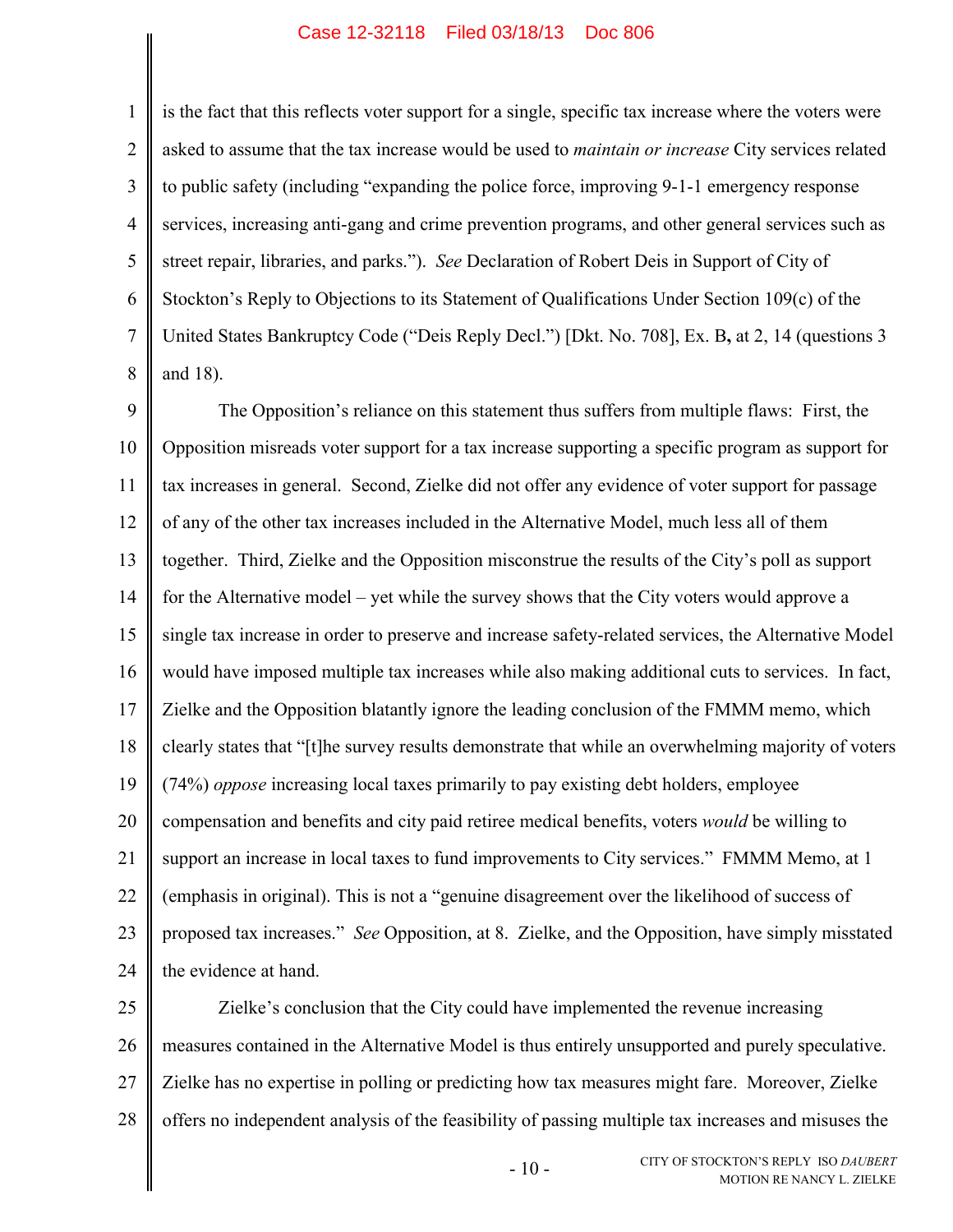1  $\overline{2}$ polling data that is available. As a result, her testimony on this issue is mere guesswork and entirely unreliable.

3 4 5 6 7 8 9 10 11 12 13 14 15 16 17 18 19 20 21 22 23 24 25 The same is true of Zielke's conclusion that the City could have implemented the costcutting measures proposed by the Alternative Model. The Zielke report offers no support for her opinion that the City could have reduced its department budgets by 15% across the board (on top of the cuts already made), or made any of the other proposed cuts, without harming critical City services. Nor can Zielke reliably testify that these cuts would have resulted in the savings she claims, as she offers no evidence regarding the administrative cost, likely success, or secondary effects of these proposals. Instead Zielke simply assumes that such measures were feasible and would not result in any downside. This, too, is no more than speculation.<sup>10</sup> Ultimately, Zielke's opinion that the City could have adopted the measures in the Alternative Model is wholly unsupported by her background or analysis and is based only on her own speculative assumptions. This is insufficient to meet the reliability requirements of FRE 702 and *Daubert*. The Zielke Declaration and Report should therefore be excluded as unreliable. **D. Zielke's Testimony Does Not Meet The Threshold Requirement Of Reliability, And The Flaws In Zielke's Methodology Should Not Be Taken As Going To The Weight Of Her Opinions, Rather Than Their Admissibility.**  In the face of the unreliability of Zielke's testimony, the Opposition attempts to fall back on the argument that where "certain methodologies are suspect or . . . mistakes were made go[es] more to the weight of the testimony, not to its admissibility." Opposition, at 3 (citing *Trigem*, 2010 Bankr. LEXIS 6274, at \*2-3). This misstates the requirements of FRE 702. While some disputes over methodology may be left to a question of weight, rather than admissibility, this is true only in those cases "where experts might reasonably differ." *Kumho Tire Co., Ltd. v. Carmichael*, 526 U.S. 137, 153 (1999) (cited by *Trigem*). Where this is not the case, expert testimony based on flawed methodologies should be excluded. For instance, the Supreme Court in *Kumho* upheld the District Court's decision to exclude expert evidence based on its unreliable

26

<span id="page-15-1"></span><span id="page-15-0"></span> $\overline{a}$ 

27

<sup>&</sup>lt;sup>9</sup> In fact, the Court arguably does not need an expert's assistance to read the results of the City's survey at all, but it is certainly not aided by an expert's misreading of that evidence.

<sup>28</sup> <sup>10</sup> The Opposition's reliance on Zielke's reference to GFOA's Best Practices Guidelines is also unavailing. *See* sition, at  $8-9$ . Zielke's testimony is unreliable because she offers no support for the feasibility of her proposals in Stockton's specific situation, not because of the source of those proposals.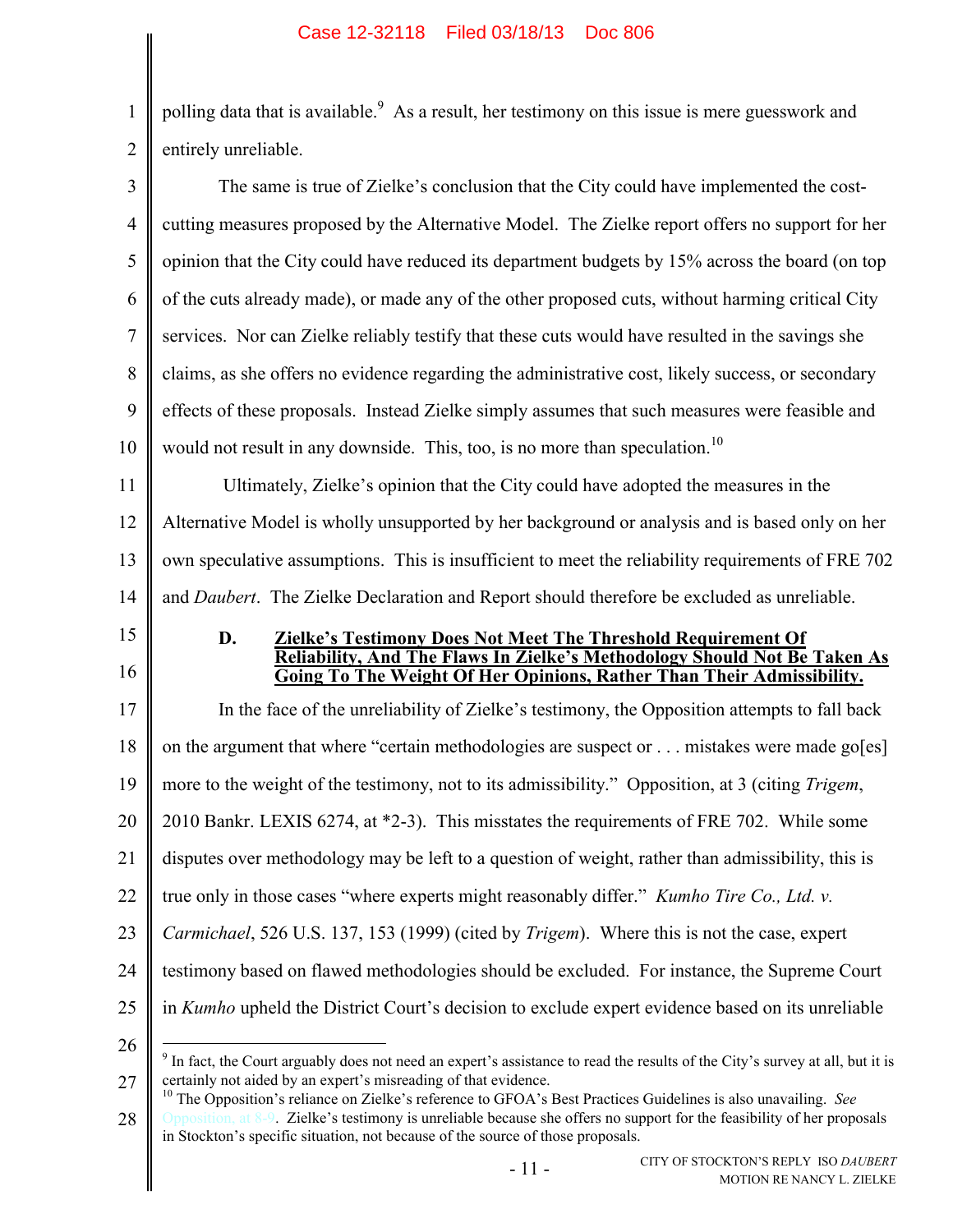<span id="page-16-2"></span><span id="page-16-1"></span><span id="page-16-0"></span>1 2 3 4 5 6 7 8 9 methodology and expressly held that the excluded testimony "fell outside the range where experts might reasonably differ." *Id.*; *see also S.M. v. J.K.*, 262 F.3d 914, 921 (9th Cir. 2001) *amended*, 315 F.3d 1058 (9th Cir. 2003) ("A court may admit somewhat questionable testimony if it falls within 'the range where experts might reasonably differ, and where the jury must decide among the conflicting views . . . .'"). Thus, before expert testimony can be admitted, and its weight considered, it must still meet the "minimum reliability threshold," of FRE 702. *In re Barnes*, 266 B.R. 397, 405 (B.A.P. 8th Cir. 2001). This only makes sense, as the admissibility requirements of FRE 702 would be vitiated if courts acting as gatekeepers could disregard serious reliability concerns as going to the "weight" of expert testimony, rather than its admissibility.

10 11 12 13 14 15 16 17 18 19 20 21 Certainly this should not be the case here. This is not a situation where two reliable methodologies have presented conflicting results, or where experts could reasonably disagree on the interpretation of facts. Rather, Zielke has offered *no support* at all for most, if not all, of her conclusions as to the feasibility and efficacy of the Alternative Model. The entirety of the Zielke Report and Declaration rely on Zielke's unfounded, speculative assumption that the City could have adopted the Alternative Model in its entirety, and that the measures in the Alternative Model would have allowed the City to avoid insolvency while still maintaining a functioning municipality. This is not a close question of methodology, it is a complete lack thereof. The Court should therefore not admit Zielke's Declaration and Report on the notion that the flaws in Zielke's methodology can simply be dealt with as a matter of weight rather than admissibility. Zielke's expert opinion testimony does not meet the "minimum reliability threshold" required by FRE 702, and is therefore inadmissible.

- 22
- 23
- 24

## **E. To The Extent Zielke's Testimony Constitutes a Legal Conclusion, It Is Inadmissible.**

**1. Zielke's Statements Regarding Her Opinion As To The Sufficiency Of The City's Evidence**

25 26 27 28 The Opposition argues that two statements made by Zielke that (1) the City "has failed to produce reliable evidence," and that (2) Zielke is "unable to validate the City's . . . actual cash balances or budgeted General Fund fund balances," do not constitute impermissible legal  $/$   $/$ 

- 12 -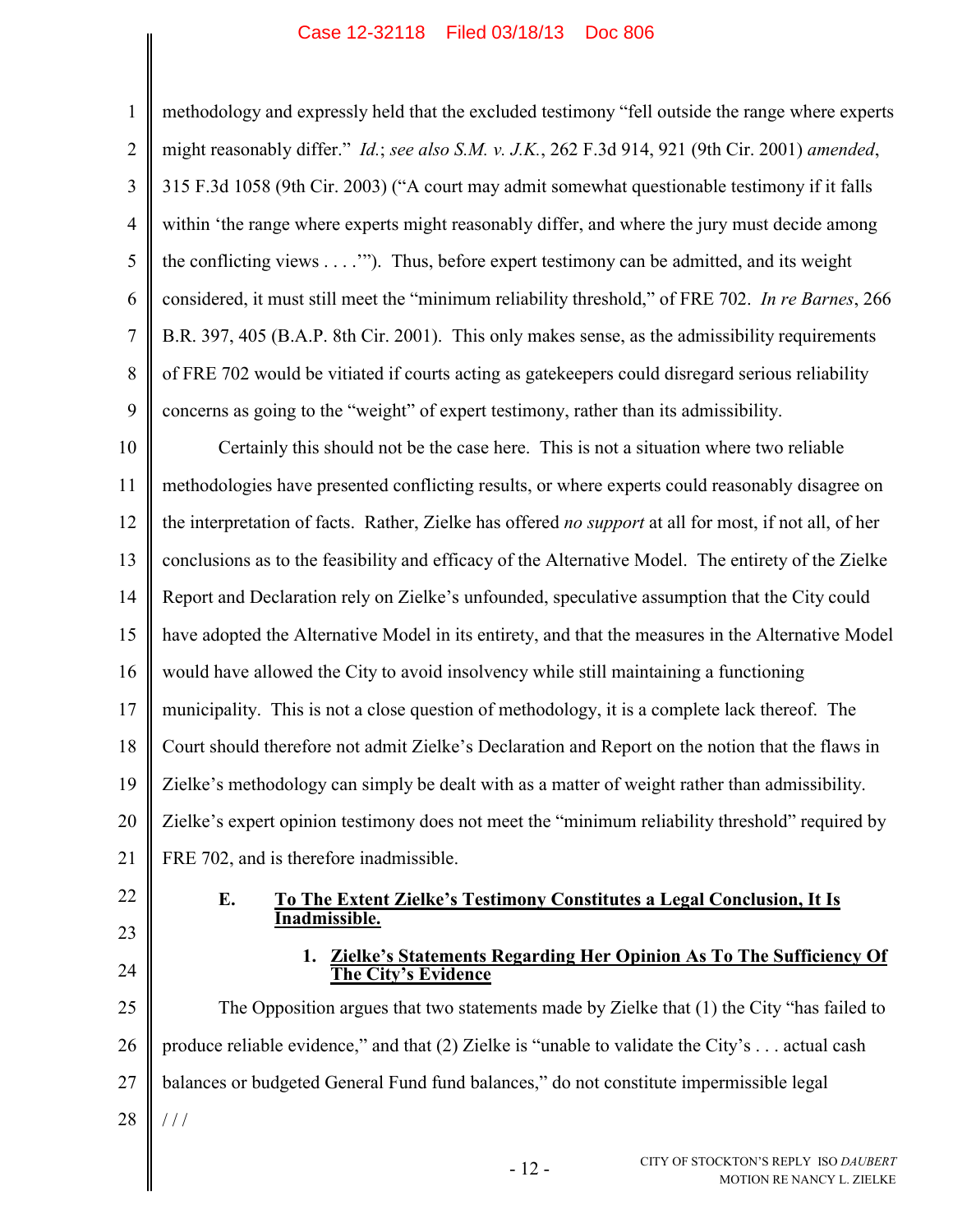1 2 conclusions. Opposition at 10-11. Rather, the Opposition contends, these are merely "factual statements about . . . the City's shoddyrecordkeeping." *Id.*

- 3 4 5 6 7 8 9 10 11 12 13 14 15 16 17 18 As a preliminary matter, these two specific statements are cited in a footnote of the City's *Daubert* Motion as examples of Zielke's decision to attack the City's evidence, rather than proffer any affirmative evidence of her own. *See* City's *Daubert* Motion, at 12, n. 8. As such, they were not meant to be an exhaustive list of legal conclusions in the Zielke Report. With regard to Zielke's general contention that the City has not provided sufficient, reliable evidence of its insolvency, it is well accepted that determinations as to the weight and reliability of evidence, and the credibility of witnesses, belong to the Court. *Inwood Laboratories, Inc. v. Ives Laboratories, Inc.*, 456 U.S. 844, 845 (1982) ("Determining the weight and credibility of the evidence is the special province of the trier of fact."); *see also Hearn v. McKay*, 603 F.3d 897, 904 (11th Cir. 2010) ("It is the exclusive province of the judge in non-jury trials to assess the credibility of witnesses and to assign weight to their testimony."); *Farrell v. United States*, 321 F.2d 409, 414 (9th Cir. 1963) ("[T]he credibility of witnesses and the weight to be accorded their testimony is peculiarly within the province of the trier of facts." ). Thus, Zielke may not, under the guise of an expert opinion, render a determination as to whether the City has proffered sufficient evidence to prove that it is insolvent, as this intrudes upon the province of the Court to make that ultimate legal decision.
- 19

20

# <span id="page-17-3"></span><span id="page-17-2"></span><span id="page-17-1"></span><span id="page-17-0"></span>**2. Zielke's Statement That The City Made No Effort To Seek Concessions From CalPERS**

21 22 23 24 25 26 27 In the Zielke Report, Zielke claimed that "prior to Chapter 9, the City made no effort to seek from CalPERS a reduction or modification of its PERS liability." Zielke Report, at 35. In its *Daubert* Motion, the City argued that to the extent this opinion implied that the City had not satisfied the negotiation requirement of section  $109(c)(5)(B)$ , it constituted an impermissible legal conclusion and was therefore inadmissible. Moreover, to whatever degree Zielke's statement implies that the City was legally able to obtain such concessions, it is also an improper legal conclusion.

28  $/$  /  $/$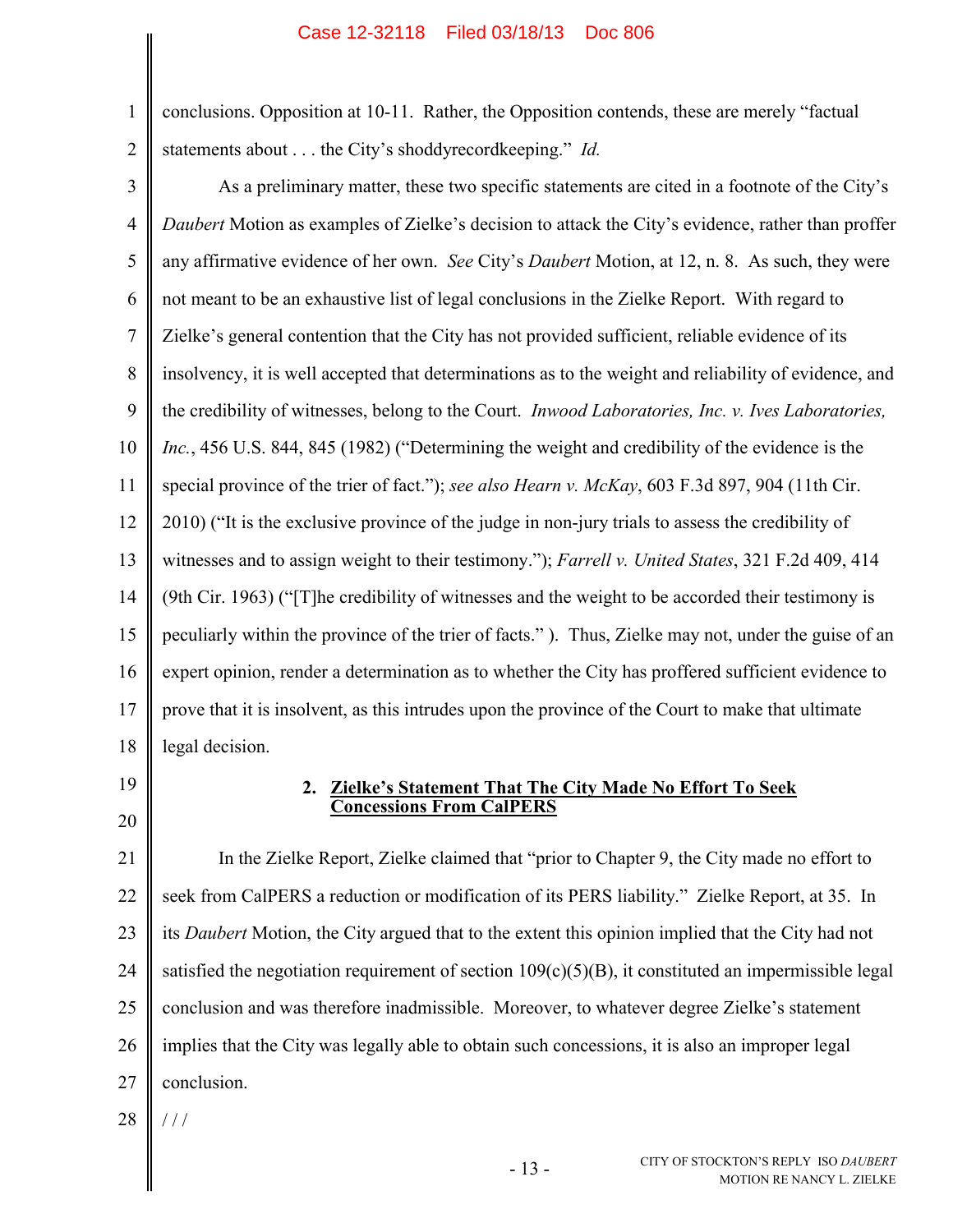1 2 3 4 5 6 7 8 9 10 11 12 13 The Opposition's response to the City's contention is that Zielke was merely making a "factual statement[]" Opposition, at 10. Essentially, the Opposition claims that Zielke's assertion "relate[s] to issues of fact, not law," and that no implication as to a legal conclusion was made. *Id.* This is far from the case. Zielke opines that the City should have sought concessions from CalPERS, *see* Zielke Report, at 35, and it is hardly a difficult stretch for the City to point out that this statement inherently implies that the City *could* have achieved such concessions, and/or that negotiations with CalPERS were a necessary prerequisite to the City's eligibility for chapter 9 (which is, after all, supposed to be the focus of Zielke's testimony). As briefed fully in the City's Reply, the City could not legally have reduced its obligations to CalPERS outside of chapter 9 and has fully satisfied section 109(c)(5)(B)'s negotiation requirement. *See* Reply, at 41-53. Both of these issues are fundamentally questions of law, and as such are beyond the scope of Zielke's expert opinion. *See Nationwide Transp. Fin. v. Cass. Info Sys., Inc.*, 523 F.3d 1051, 1058 (9th Cir. 2008) (expert witnesses may not give an opinion as to a legal conclusion).

<span id="page-18-0"></span>14 15 16 17 18 19 20 21 22 23 Nevertheless, the Opposition attempts to hide behind the cliché refrain that Zielke was just reciting facts. This is a little too cute. The Capital Markets Creditors have repeatedly argued that the City's alleged "failure" to seek concessions from CalPERS constitutes a lack of good faith and a failure to satisfy the City's negotiation requirement. Simultaneously, their expert (Zielke) has testified that the City "made no effort" to seek concessions from CalPERS. *See* Zielke Report, at 35. It strains credulity for the Opposition to claim that the Zielke Report does not imply that City should have sought concessions from CalPERS and is merely a statement of fact entirely unrelated to the Capital Markets' Creditors good faith and negotiation arguments. To the contrary, the clear rationale behind this testimony was to draw precisely the implication cited by the City.

24 25 26 27 28 If the Capital Markets Creditors are willing to concede that this testimony in fact has no bearing on the issues of good faith or the negotiation requirement and in no way implies the (legal) conclusion that the City was (legally) required and able to seek concessions from CalPERS, then Zielke's testimony on this point is at best irrelevant. To whatever extent the Capital Markets Creditors hope to use Zielke's opinion that the City should have sought

- 14 -